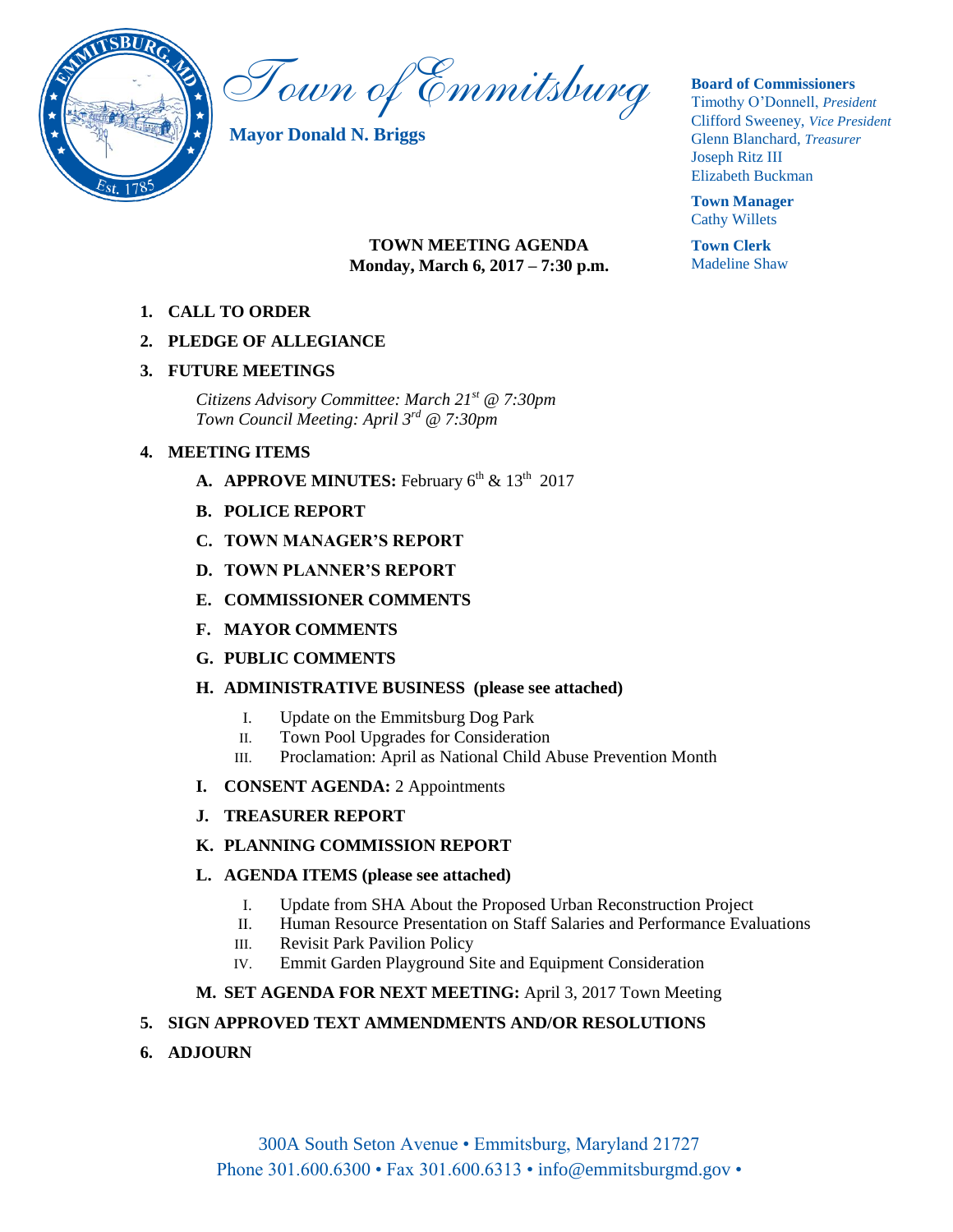## **A. APPROVE MINUTES:** February  $6^{th}$  & February  $13^{th}$  2017

## **MINUTES TOWN MEETING February 6, 2017 Emmitsburg Town Office**

**Present:** Mayor Donald Briggs; Commissioners: Glenn Blanchard, Elizabeth Buckman, Joseph Ritz III, Clifford Sweeney, and Tim O'Donnell, President.

**Staff Present:** Cathy Willets, Town Manager; Madeline Shaw, Town Clerk; Amy Naill, Code Enforcement Officer; Cole Tabler, Town Accountant; and Dan Fissel, Sewer and Water Superintendent.

## **I. Call to Order**

Commissioner Tim O'Donnell, President of the Board of Commissioners, called the February 6, 2017 Town Meeting to order at 7:30 p.m. EST. Pledge of Allegiance was recited.

Commissioner O'Donnell acknowledged the presence of Roger A. Wilson, Government Affairs and Policy Director.

## **Approval of Minutes:**

The Minutes of the January 3, 2017 Town Meeting were approved as presented.

**Motion:** To approve January 3, 2017 Town Meeting Minutes as presented.

Motion by Commissioner Buckman, second by Commissioner Sweeney**.**

## **Vote 5-0 in Favor**

#### **Police Report:**

Deputy Whitehouse presented the police report from January 2017 (exhibit attached). He mentioned the PNC Bank robbery is still under investigation, and he would like anyone with information to contact the Emmitsburg deputies.

Commissioner O'Donnell would like more red light enforcement at the town square traffic light.

#### **Town Managers Report:**

Cathy Willets presented the town managers report from December 2016 (exhibit attached). Ms. Willets mentioned Rainbow Lake is 1.2 feet below spillway level, but the wells are still 41 feet below the desired level. She recommends continuance of voluntary water restriction. All USDA loans and MDE grants are complete for financing the new waste water treatment plant. Commissioner O'Donnell expressed concern with the paint condition of Irishtown Road. Commissioner Blanchard expressed desire to fill vacant business buildings in town.

#### **Town Planners Report:**

Cathy Willets presented the town planners report from December 2016 (exhibit attached). Staff has been meeting with SHA on Flat Run Bridge Project; there is no start date yet. The SHA has been invited to speak about the Square Revitalization Project at the March  $6<sup>th</sup>$  meeting. Staff is working on the bike ways grant and the dog park proposal. Commissioner Ritz expressed concern with various unsightly buildings in town that will need to be addressed if the town's appearance is to be improved. Commissioner O'Donnell stated in March the SHA is holding a grant meeting in Hagerstown regarding the grant process and bike route from Northern Frederick County to the C&O Canal. He would like Ms. Cipperly to attend.

**Commissioner Comments:** Commissioner(s) cited attendances, recognitions, and announcements.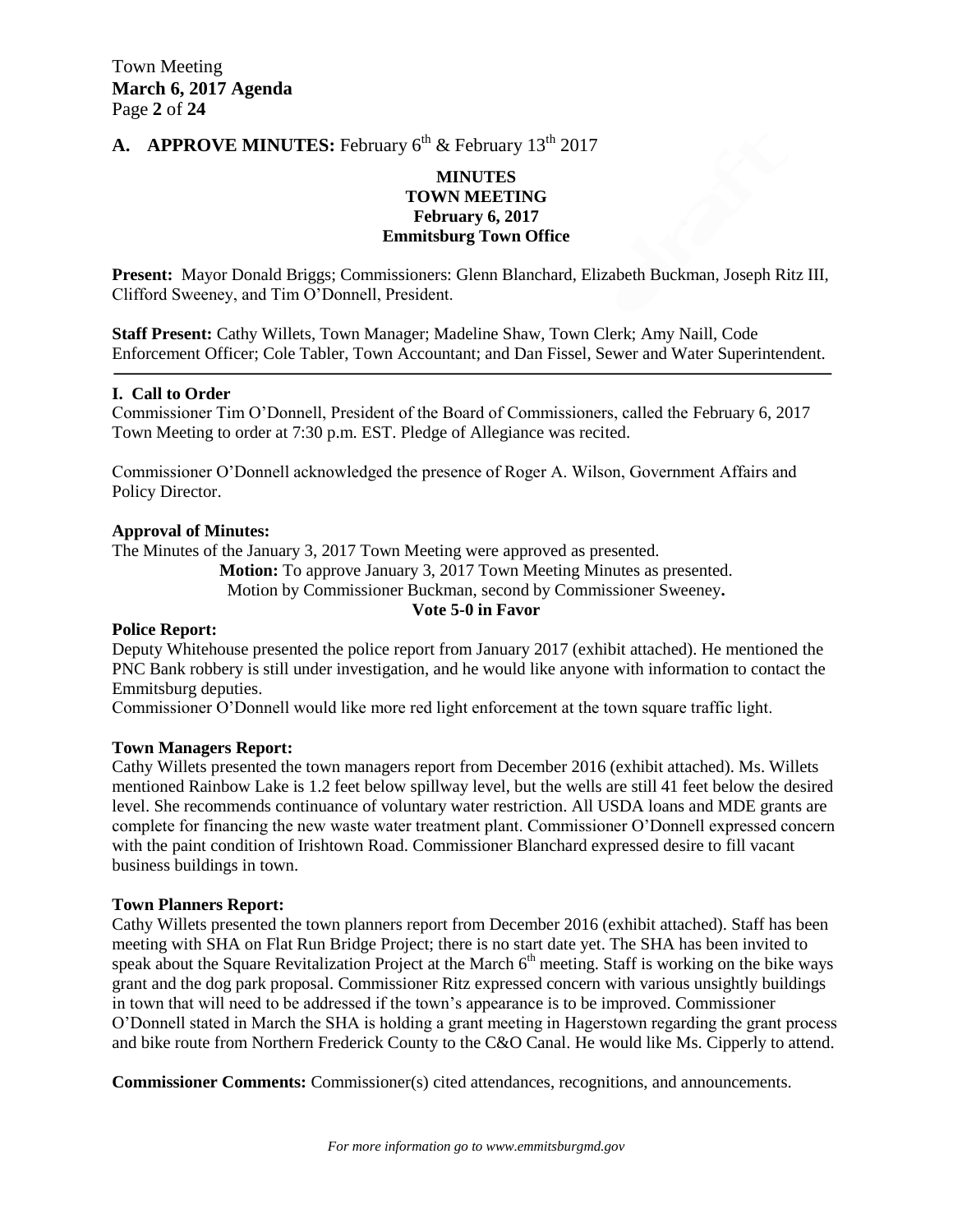Town Meeting **March 6, 2017 Agenda**  Page **3** of **24**

- Commissioner Buckman: Would like the plow trucks to be cautious when plowing snow in Silo Hill because there were pieces of glass being plowed to the playground area
- Commissioner Ritz III: Reminded citizens of Ordinance Code 6.04.140 that requires the removal of animal feces from streets, parks, sidewalks, and public areas. Mr. Ritz III also stated concern over an article published by the Emmitsburg News-Journal stating the town turned down the Kentucky Long Range Riffle tourist attraction. The Board did not vote on the matter.
- Commissioner Blanchard: Stated there will be a 100<sup>th</sup> Centennial of WWI ceremony at the Doughboy statue on a Saturday in March; the details are still being arranged.
- Commissioner O'Donnell: Attended the Mid-Atlantic Off-Road Enthusiast party for the trail conservancy grant. He stated the town has 319 volunteer hours that can be applied to grants. The town has been awarded \$100 cash to put towards trail day picnics. Complemented town staff on salting roads and sidewalks.

## **Mayor's Comments:**

Mayor Briggs attended numerous meetings in January 2017; attended MML Mayor's Conference and went to seminar on Main Street Program. He clarified he does not speak on behalf of the Board of Commissioners before an official vote has been taken.

## **Public Comments:**

*Carolyn Miller, 48 2nd Avenue*- Ms. Miller spoke about Emmit Gardens Community where she has lived for 20 years. Asked the town to reconsider putting a park in Emmit Gardens because it's dangerous for children to travel to Silo Hill. *Neoline James, 700 East Main Street*- Ms. James lives in Emmit Gardens and expressed desire to put a new playground in with a baseball diamond, monkey bars, or swings due to safety concerns. *Aidoun Cottrell, 59 2nd Avenue*- Mr. Cottrell lives in Emmit Gardens and expressed desire to put a new playground in that features a swing set because it's dangerous for children to travel to Silo Hill. *Joel Miller, 48 2nd Avenue*- Mr. Miller lives in Emmit Gardens and expressed desire to put a new playground in for safety concerns and children leisure. *Connor Stahley, 59 2nd Avenue*- Mr. Stahley lives in Emmit Gardens and expressed desire to put a new playground in. Commissioner O'Donnell asked Commissioner Ritz III if plans for a park could be researched and a recommendation made at next town meeting on March  $6<sup>th</sup>$ . Ms. Willets stated the proposed site for a park is the future location of a Water Plant, but perhaps an alternative location can be chosen. *Chris Price, 107 S. Seton Avenue*- Asked Board to reconsider the park rental fee. Mr. Price is with Alcoholics Anonymous and says they can't afford the new fee. The group would be comfortable with a fee of \$10 or \$15 instead of \$50. Mr. Price is also a business owner and resident. *Pastor John Talcott, 303 W. Lincoln Avenue*- Mr. Talcott is concerned with the park fee and says it will be difficult to get the money needed for his non-profit to host bi-monthly park events.

## **Administrative Business:**

 Update on pool repair and renovation: Presented by town staff and contractor, Make N' Waves. Ms. Willets updated the Board on the current status of the 45 year old community pool. It has been found that the floor drains were not winterized properly, plumbing is not up to national codes, and no significant work has been done on the pool since it was opened. Other problems include beam damage, a major break in the return line, cracks in the pool shell, deteriorating Gunite, and 4 extra layers of plaster. If renovations continue, a structural engineer will need to be hired. \$55,000 has been paid to date, but it is estimated that another \$250,000 is needed to repair the pool. A new pool would be approximately \$369,500. Commissioners discussed if the town needs a pool. General consensus revealed interest to keep the community pool. Commissioners decided to hold additional meeting on Monday February  $13<sup>th</sup>$  @ 7:30 p.m. to discuss funding and future of community pool. The pool probably won't open this year.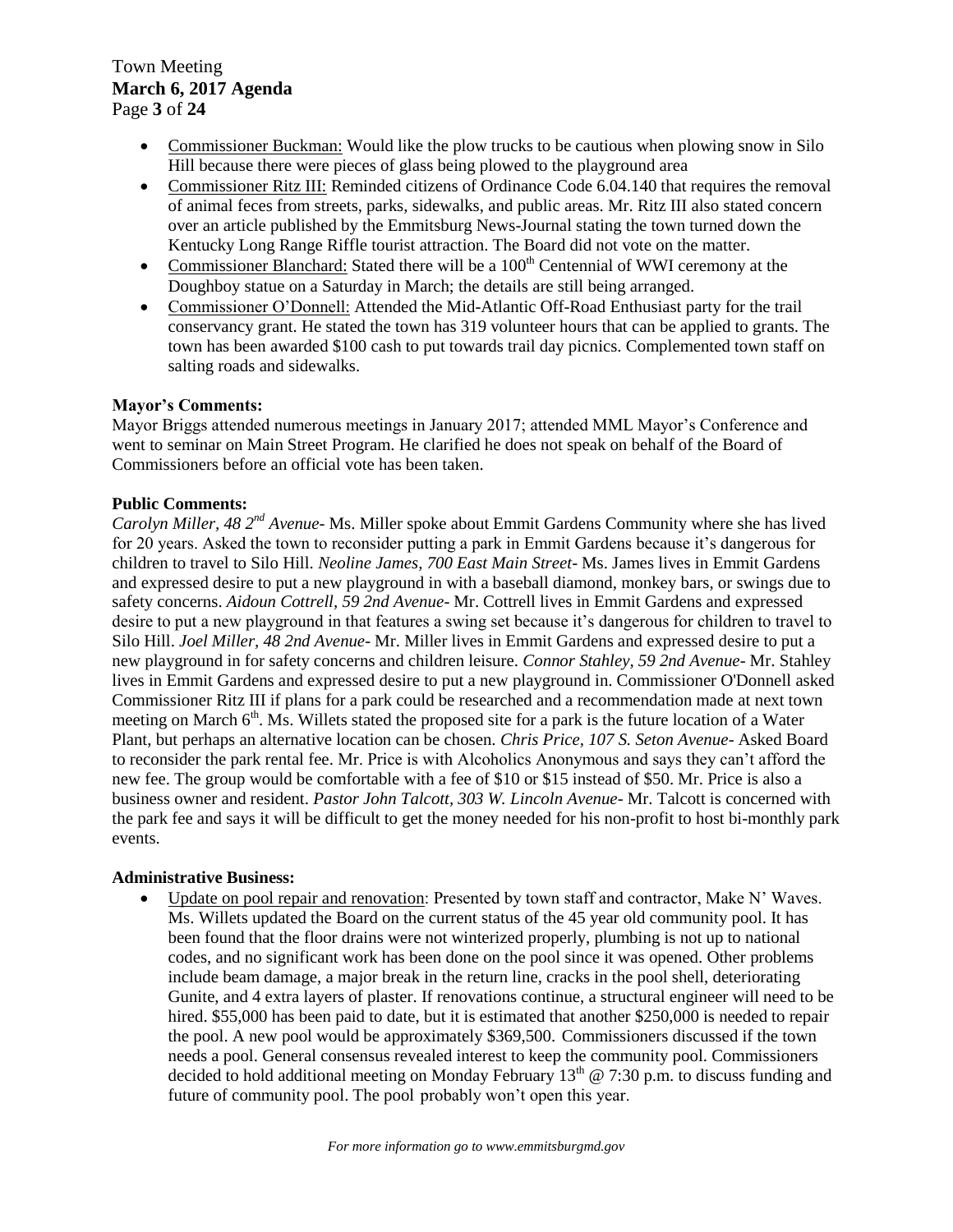## Town Meeting **March 6, 2017 Agenda**  Page **4** of **24**

• Commissioner O'Donnell stated trail work days will be on April  $23^{rd}$ , May  $21^{st}$ , June  $17^{th}$ , and August  $5^{\text{th}}$ .

## **Consent Agenda:**

- Reappointment of Joyce Rosensteel to the Planning Commission 0/18/2017 01/18/2022. Motion to accept initiated by Commissioner Buckman, second by Commissioner Ritz III**. Vote 5-0 in Favor.**
- Reappointment of Dianne Walbrecker to Board of Appeals 12/15/2016 12/15/2019. Motion to accept initiated by Commissioner Ritz III, second by Commissioner Sweeney**. Vote 5-0 in Favor.**
- Appointment of Ronald Lind to Board of Appeals  $2/17/2017 2/17/2020$ . Motion to accept initiated by Commissioner Sweeney, second by Commissioner Buckman. **Vote 4-0 in Favor.** Commissioner Ritz III abstained due to family relations with Mr. Lind.

## **Treasurer's Report:**

Commissioner Blanchard presented the treasurers report as of January 31, 2017 (exhibit attached). Mentioned the Comptroller of Maryland misallocated income tax revenue statewide between 2010 and 2014. As a result, Emmitsburg will need to repay \$14,368 starting in 2024 when a ten-year, interest-free repayment period will be initiated at \$1,436.80 per year.

## **Planning Commission Report:**

Commissioner Sweeney stated the Planning Commission met on January 30 to reorganize and reappoint Joyce Rosensteel. Plans are being submitted for the new Seton Center on East Lincoln Avenue soon. Commissioner Sweeney stated all the board members stayed the same after the reorganization.

## **II. Agenda Items**

## Agenda #1: Audit and budget process presentation:

Michelle R. Mills, CPA with Draper & McGinley P.A, and Cole Tabler, Town Accountant, presented the fiscal year 2016 audit results (exhibit attached). Ms. Mills advised on how to avoid common local government financial mistakes and answered questions from the Commissioners. The town received an unmodified opinion on the financial statements. The total net position was \$32,972,248 (governmentwide). Ms. Mills reported that the town has excess revenues and over expenditures of \$56,440 from a government fund level, but only \$6,080 from a governmental activities perspective. Stated if the depreciation is not fully funded, then an ordinance should be enacted. She reported that in all most things were comparable to the prior year, no significant items were identified during the audit, and the staff was very helpful.

## Agenda #2: New technology for Rainbow Lake and Water Plant related to LG Sonic:

Presented by Cathy Willets, Town Manager; Dan Fissel, Sewer and Water Superintendent; and Bill Kramer, Kershner Environmental Technologies LLC. Ms. Willets showed charts of declining well levels, increased use of chemicals, rising over time costs, and increased amount of backwash needed to clean the algae out of the water system. She stated it's estimated an algae control system can save the town approximately \$19,385 a year. 4 different LG Sonic algae control options were presented for calibration and algae tracking. The starting fees for the system would be \$38,650 the first year. Town staff recommends option 3 and budgeting for new parts. Mr. Kramer stated an 18 month warranty would not be provided if an outside company was used for calibration. Commissioner O'Donnell would like to see DNR sign off on this technology. If approved, the system will begin in April 2017.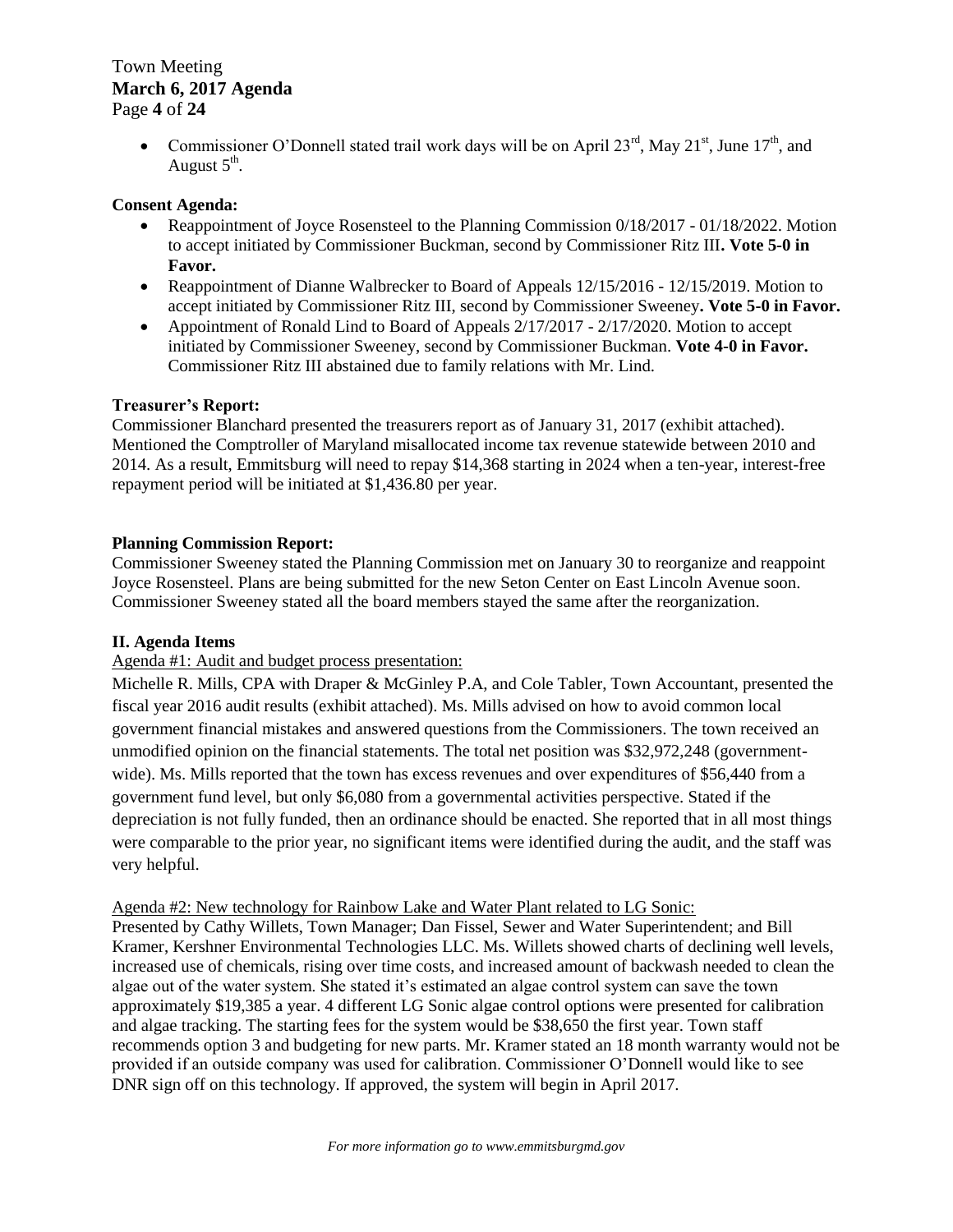Town Meeting **March 6, 2017 Agenda**  Page **5** of **24**

## **Motion:** To purchase LG Sonic Technology for the first year totaling \$38,650. Motion by Commissioner Sweeney, second by Commissioner Blanchard. **Vote: 5 – 0 in Favor**

**Motion:** To purchase service option #3, additional KET Routine On-Site O&M Service, for \$13,000/year. Motion by Commissioner Buckman, second by Commissioner Sweeney. **Vote: 5 – 0 in Favor**

Agenda #3: Discussion on life insurance for the elected officials of the Town: Withdrawn- future agenda item once more information is gathered.

## **Set Agenda Items for February 13, 2017 Town Meeting**

1. Action item: Potential for swimming pool replacement and related funding

## **Set Agenda Items for March 6, 2017 Town Meeting**

- 1. Update from SHA about the proposed Urban Reconstruction Project
- 2. Human resource presentation on staff salaries and performance evaluations
- 3. Park pavilion fees
- 4. Emmit Garden playground site and equipment

## **IV SIGN APPROVED TEXT AMENDMENTS AND/OR RESOLUTIONS- none**

## **IV Adjournment**

With no further business, the February 6, 2017 Town Meeting was adjourned at 10:50 p.m. EST.

Respectfully submitted,

Madeline Shaw Town Clerk

Date Approved: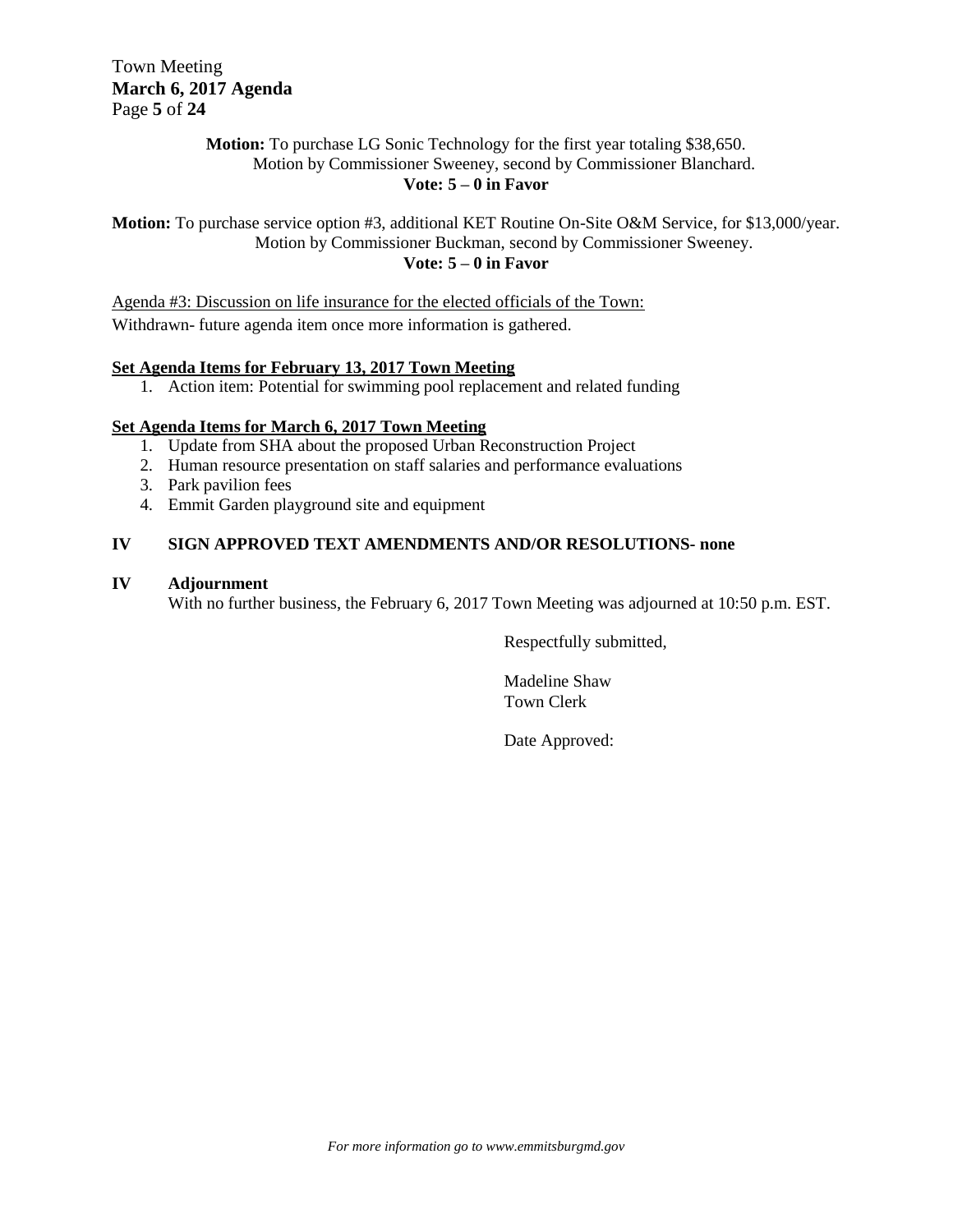## **MINUTES TOWN MEETING February 13, 2017 Emmitsburg Town Office**

**Present:** Mayor Donald Briggs; Commissioners: Glenn Blanchard, Elizabeth Buckman, Clifford Sweeney, and Tim O'Donnell, President.

**Staff Present:** Cathy Willets, Town Manager; Madeline Shaw, Town Clerk; Amy Naill, Code Enforcement Officer; and Cole Tabler, Town Accountant.

**Absent:** Commissioner Joseph Ritz III with prior notice.

## **III. Call to Order**

Commissioner Tim O'Donnell, President of the Board of Commissioners, called the February 13, 2017 Town Meeting to order at 7:30 p.m. Pledge of Allegiance was recited.

## **Public Comments** -

*Eric Sloan 500 E. Main Street*- Mr. Sloan mentioned trouble with people not following the curfew near his property. People are leaving trash and entering his shed without authorization. Mr. Sloan has reported the problem to the deputies and added extra lighting to the area. Commissioner O'Donnell asked staff to look into the issue and increase the frequency of deputy patrols in the area.

## **II. Agenda Items**

Agenda #1: Potential for swimming pool replacement and related funding: Ms. Willets briefly reviewed the pool updates and repair needs as reported in the February 6, 2017 Town Meeting. She reminded the board that no major repairs have been done since the pool was built. If repairs are made to the current condition of the pool, no warranty will be offered because of the significant structural problems. Ms. Willets reported the pool can be replaced with a new pool for \$369,500. The town has received a \$217,000 grant from Community Parks and Playgrounds (CP&P). To date, \$55,000 has been paid on permits and a leak detection specialist. Including already incurred expenses, a brand new pool would cost \$424,500. With the \$217,000 CP&P grant, the town would have to fund \$207,500 by loan or in-house funds. Since the town already has 10 open loans, town staff recommends the use of Fund 2 (capital improvements fund) as a source of in-house funds. Each year leftover money is moved to Fund 2 for line items the town thinks they will need funds for. None of the suggested line items would be depleted.

Ms. Willets handed out a pool fund analysis for in-house funds and loan options (exhibit attached). Ms. Willets reviewed the pool analysis handout for option #1 (in-house funds) and option #2 (loan terms). **Option #1: In-House Funds**

- *\$40,000 from the West Lincoln Avenue Fund*. Commissioner Sweeney reported the West Lincoln Avenue Fund was for sidewalk upgrades and for connecting Well J to the main water line. Well J is not in use, and Ms. Willets reported the sidewalk project did not occur. The West Lincoln Avenue Fund would not be depleted as the current balance is about \$78,000.
- *\$41,500 from the East Lincoln Reserve for Wide Electric Fund*. Ms. Willets mentioned the town funded the project and the fronted grant money was never used. Commissioner Sweeney stated the funds were for widening the lanes on East Lincoln from South Seton to Creamery Road. The project was put on hold because the telephone company would not move the telephone poles and put the wires underground. The East Lincoln Reserve for Wide Electric Fund would not be depleted as the current balance is about \$60,000.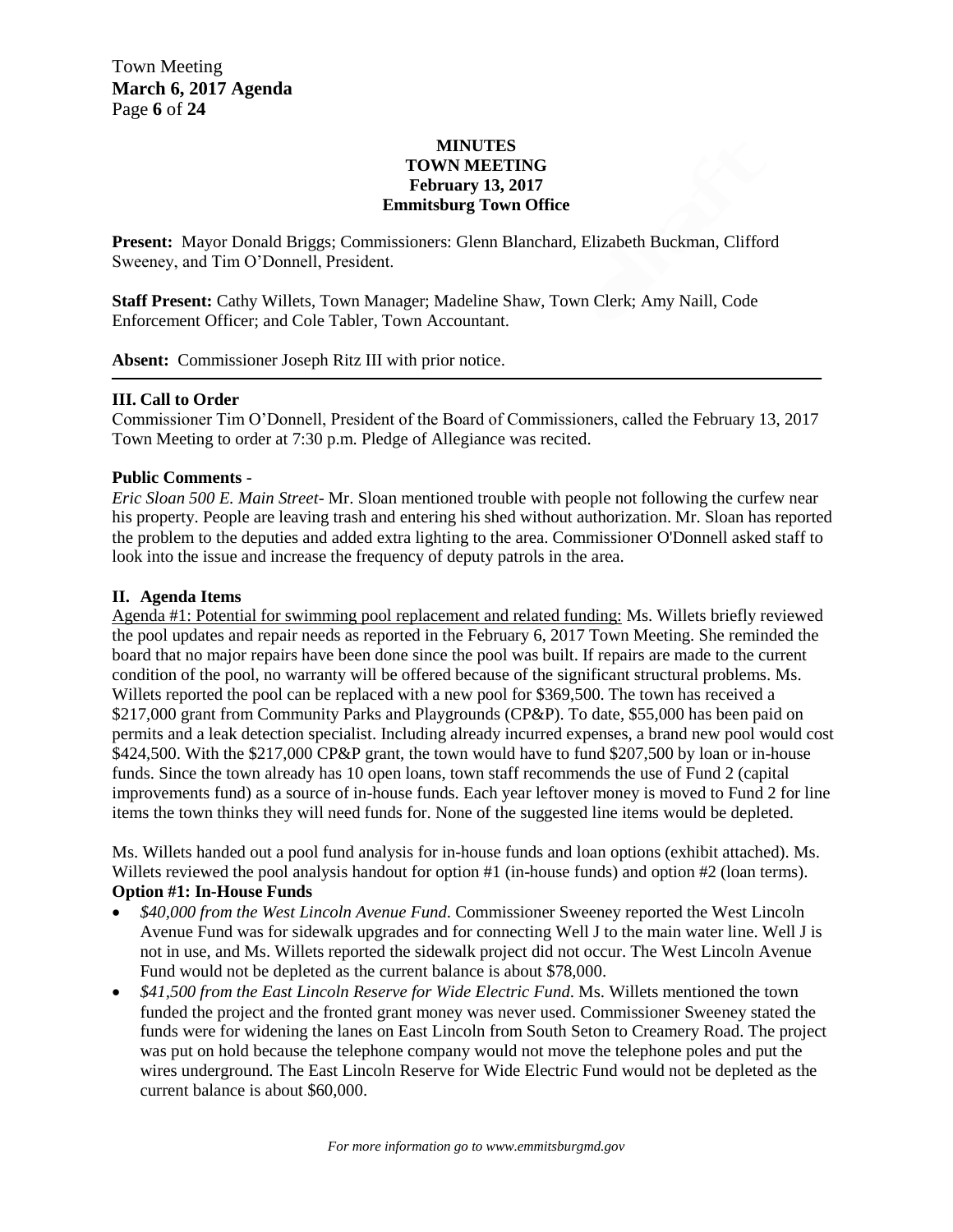Town Meeting **March 6, 2017 Agenda**  Page **7** of **24**

- *\$15,000 from the Upcounty Fund*. Ms. Willets reported this line item was put aside in case any significant replacements or renovations were needed for UpCounty. As of now, there are no foreseen repairs or replacements. Ms. Willets also stated there is another fund for UpCounty so this line item is not the only fund. The Upcounty Fund would not be depleted as the current balance is about \$52,000.
- *\$26,000 from the LED Light Upgrade Fund*. Mayor Briggs stated this fund was from a Potomac Edison rebate for switching to LED lights. Ms. Willets mentioned the town is planning to use Maryland Smart Energy grants to finish upgrading the street lights to LED. The LED Light Upgrades Fund would not be depleted as the current balance is about \$51,000.
- *\$18,000 from the Storm Drain Inlet Fund*. Commissioner Sweeney stated the fund was for storm drain repairs on private roads as the state replaces the public road storm drains. Ms. Willets mentioned only 3 items, totaling \$11,000, were drafted from this line item between 2013 and 2015. The Storm Drain Inlets Fund would not be depleted as the current balance is about \$37,000.

## **Option #2: Loan Terms**

Ms. Willets stated the second funding option is to take a loan out for \$207,500. She explained the three term options: 3 year, 5 year, and 7 year (exhibit attached). The interest rate, number of payments, monthly payment amount, and the total interest amounts were reviewed. Commissioner Sweeney, Blanchard, and Buckman mentioned they would like to use in-house funds instead of a loan. Commissioner O'Donnell expressed concern over the storm drain line item being depleted.

## **Public Comments** -

*Chris Annandale, 219 West Main Street*- Mr. Annandale mentioned his desire to have a pool for the community. He expressed a desire to get more than one quote on the pool renovation. Commissioner Buckman and Sweeney discussed possibly getting donations from the community.

**Motion:** To replace the Emmitsburg Community Pool with the in-house funds outlined by town staff. Motion by Commissioner Buckman, second by Commissioner Blanchard. **Vote:** 4 – 0, motion in Favor. Commissioner Ritz III absent.

The commissioners discussed opening the new pool contract up for bid. Ms. Willets stated change orders are permissible when unforeseen circumstances arise or the town seeks to add to the scope/parameters of a project. Dylan Daugherity, contractor with Make N' Waves Inc., clarified details stated in the proposal. The 4,600 sq. feet of concrete will be for everything but the bathrooms, snack bar, and concrete in front of the pool house. Everything will be new and the old beams will be used as structural reinforcement. The commissioners discussed removing the deep end/diving board due to liability concerns. The new pool will be handicap accessible with a beach entry. Commissioner Sweeney expressed desire to add a water slide instead of a diving board and to put lights in the pool/around the pool for evening use. Commissioner O'Donnell asked if the pool is required to have lights. Mr. Daugherity will look into the code, and stated it's usually about \$1,000 per light. He also mentioned the new pool will have all new pipes except for the feed to the drain and that specific pool details/costs are covered in the proposal. Ms. Willets stated Make N' Waves received favorable reviews from past clients and it would be difficult to open the bid since Make N' Waves proposal price has already been shared publically.

**Motion:** To open bidding up to other businesses for rebuilding the Emmitsburg Community Pool. No motion.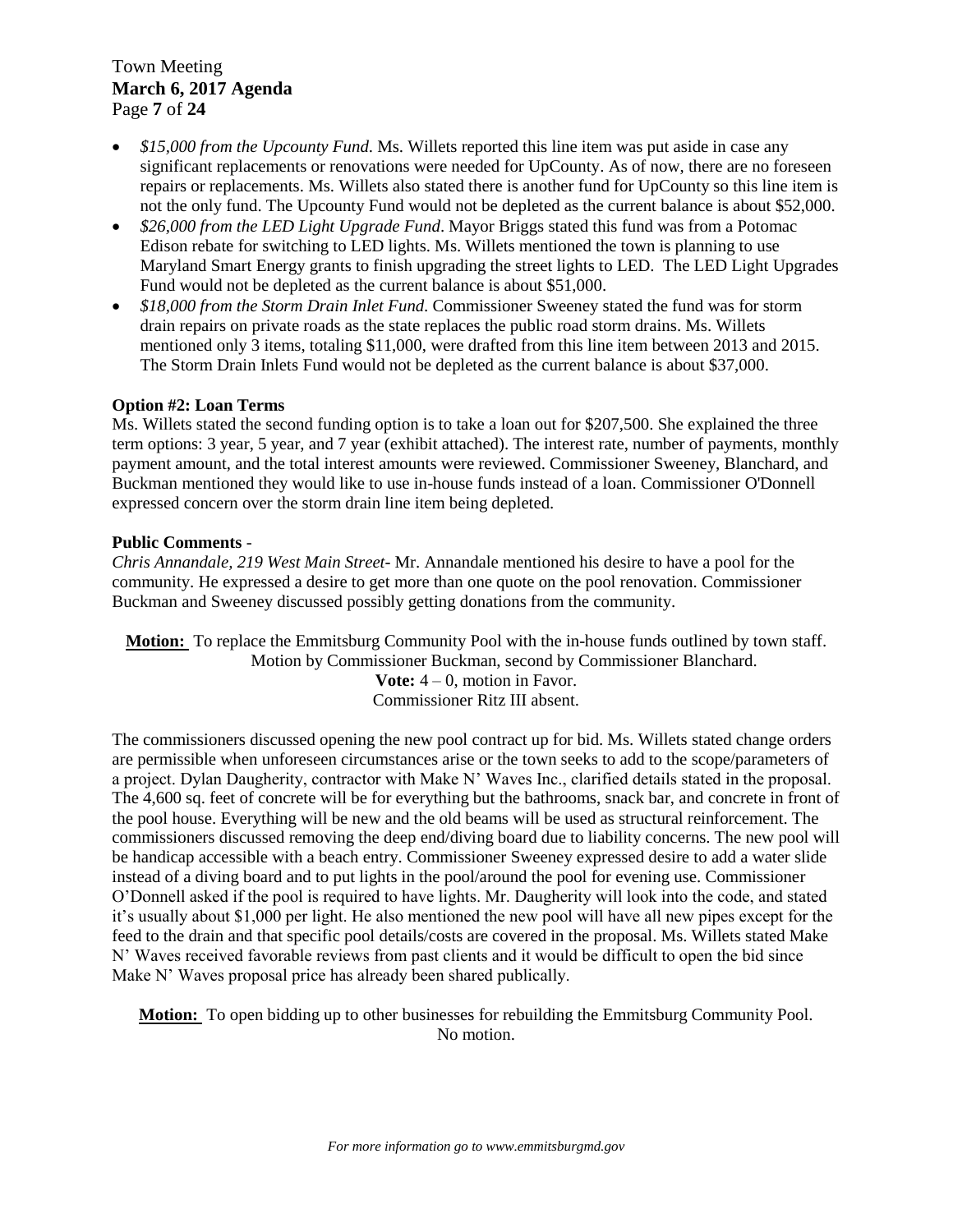**Motion:** To accept Make N' Waves pool proposal for a new pool bid for \$369,500. Motion by Commissioner Sweeney, second by Commissioner Blanchard. **Vote:** 3 (Buckman, Sweeney, Blanchard) - 1 (O'Donnell), motion in Favor. Commissioner Ritz III absent.

## **Set Agenda Items for March 6, 2017 Town Meeting**

- 1. Update from SHA about the proposed Urban Reconstruction Project
- 2. Human resource presentation on staff salaries and performance evaluations
- 3. Revisit park pavilion policy
- 4. Emmit Garden playground site and equipment consideration
- 5. Administrative business: Update on dog park

## **IV SIGN APPROVED TEXT AMENDMENTS AND/OR RESOLUTIONS**- none

## **IV Adjournment**

With no further business, the February 13, 2017 Town Meeting was adjourned at 8:47 p.m. EST.

Respectfully submitted,

Madeline Shaw Town Clerk

Date Approved: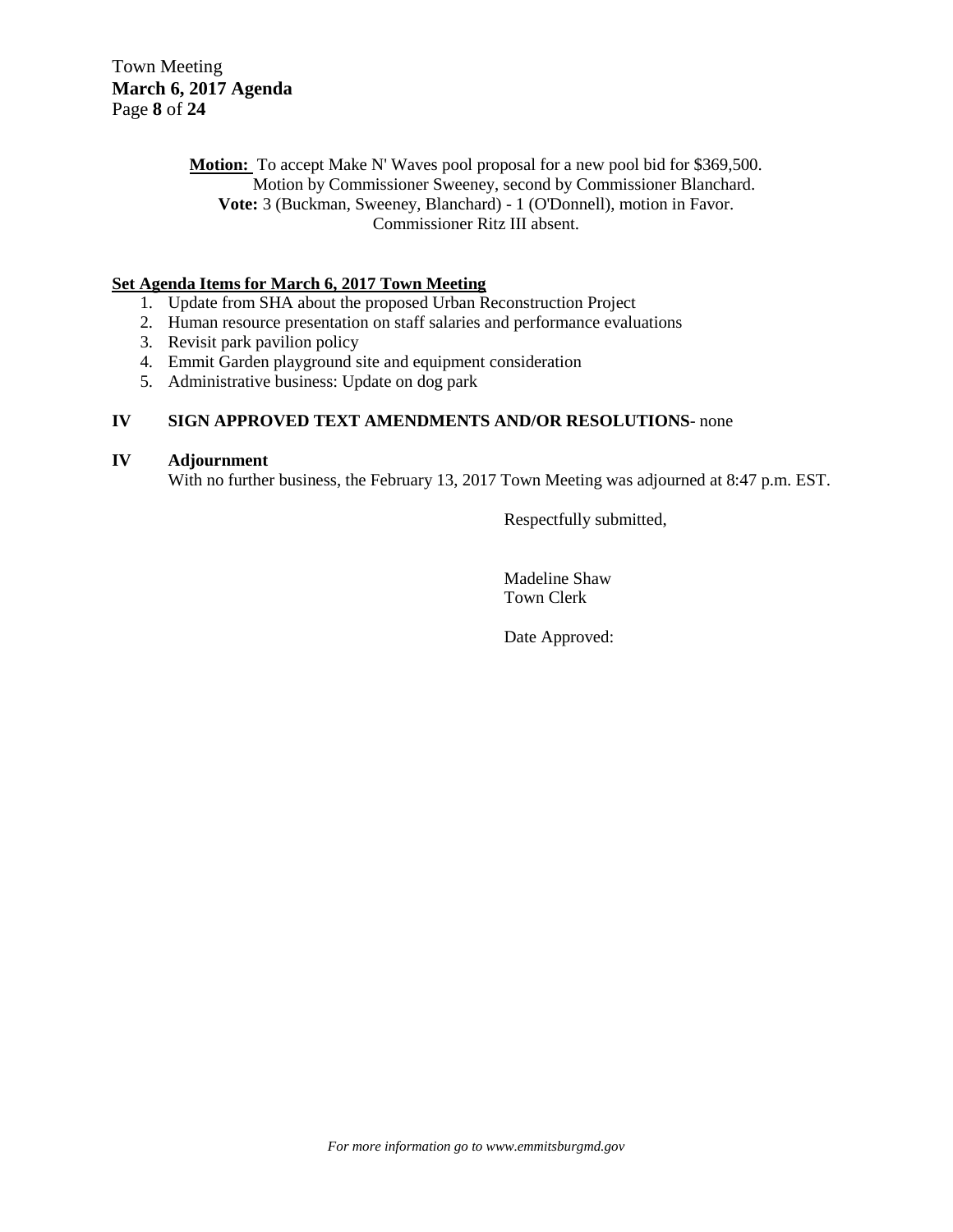Town Meeting **March 6, 2017 Agenda**  Page 9 of 24

**B. POLICE REPORT:** Presentation by deputies at the meeting.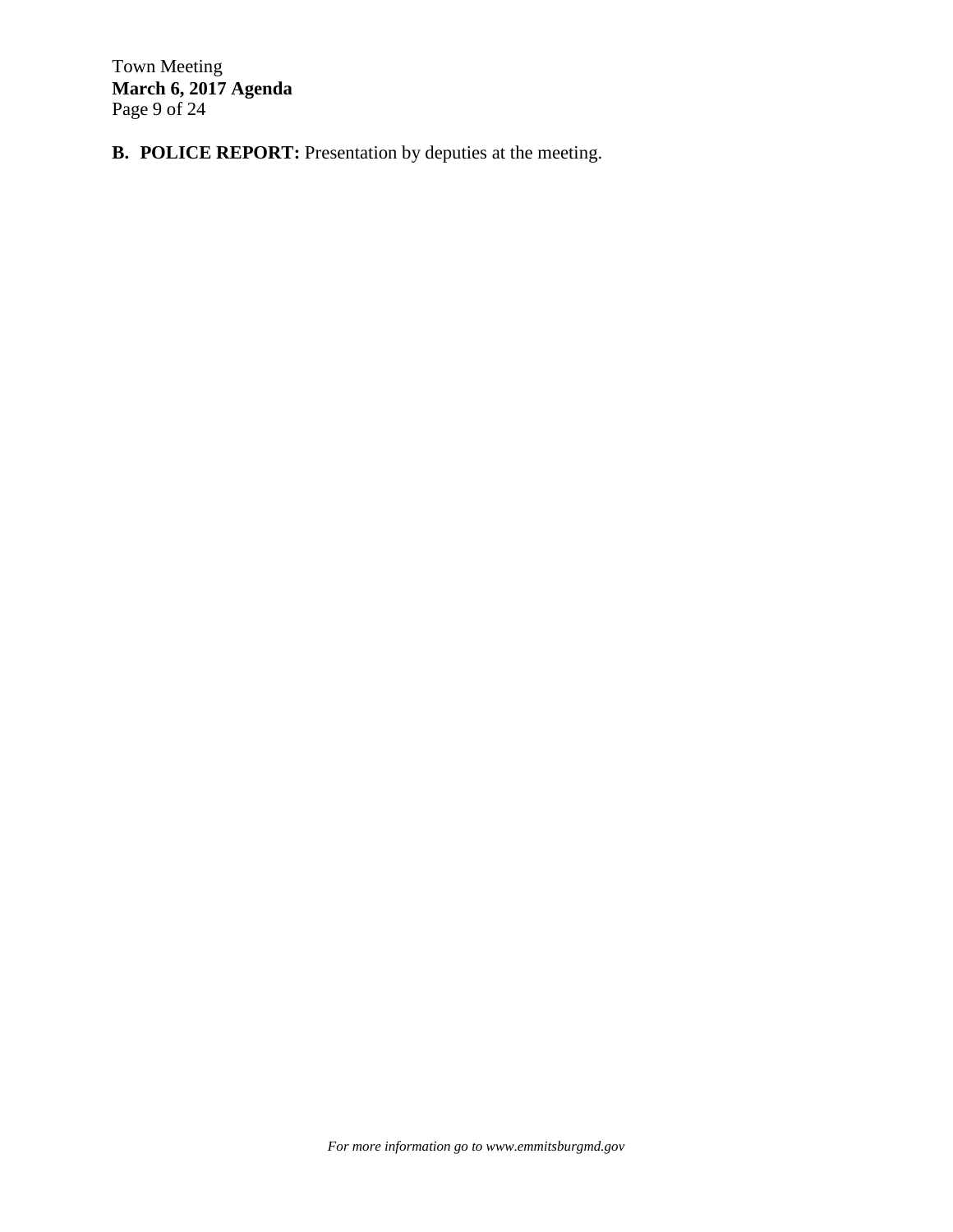## **C. TOWN MANAGER'S REPORT**

## **Town Manager's Report January 2017 Prepared by Cathy Willets**

## Streets:

- Staff salted  $&$  plowed streets. (five small storms ice  $&$  snow)
- Contractor plowed  $&$  salted sidewalks during two storms
- Repaired street lights around Town & developments new bulb, repaired wiring, new socket, etc
- Took down Christmas decorations, trees, & banners
- Replaced stop signs in developments; straighten street sign posts around Town & developments Parks:
- Check parks daily; empty trash cans and pet waste stations; check cameras for vandalism
- New pool construction approved by Board; Emmitsburg Community Pool due to construction will not open for the 2017 Summer season

Water:

- Rainbow Lake is now 1.2 feet below the spillway level (normal is 16.6 feet).
- The roughing filters are being backwashed two times a day and the DE filters are being done two times per week.
- A leak check was done from11pm-1am shutting off different sections of Town to check for any major leaks.
- Our wells are now on average 39.25' below their May 2011 levels (came up 2.75' since December's report)
- Water production and consumption. We produced an average of 307,886 GPD. We consumed an average of 277,074 GPD.

The difference is "Backwash Water" ... (14.30%).

We purchased 502,500 gallons of water from MSM this month.

- 42.5% of this water came from wells.
- 5.0% of this water came from Mt. St. Mary's.
- 52.5% of this water came from Rainbow Lake.

## Wastewater:

- We received about 3.2" of precipitation this month (the average is 3.19").
	- We have a precipitation **DEFICIT** of 5.59" over the last six months. The average precipitation for the period from August 1 through January 31 is 21.19". We have received 15.6" for that period.
- Wastewater Treatment:
	- We treated an average of 573,000 GPD (consumed 277,074 GPD) which means that 52% of the wastewater treated this month was "wild water".
	- We had no spills of untreated sewerage in the month of January.
	- We did exceed the plant's design capacity on four days in the month of January:
		- o **01/03/17** 1,292,000gpd
		- o **01/23/17** 2,092,000gpd
		- o **01/24/17** 1,171,000gpd
		- o **01/25/17** 753,000gpd

**Trash:** Trash pickup will remain Mondays for the remainder of the month of March.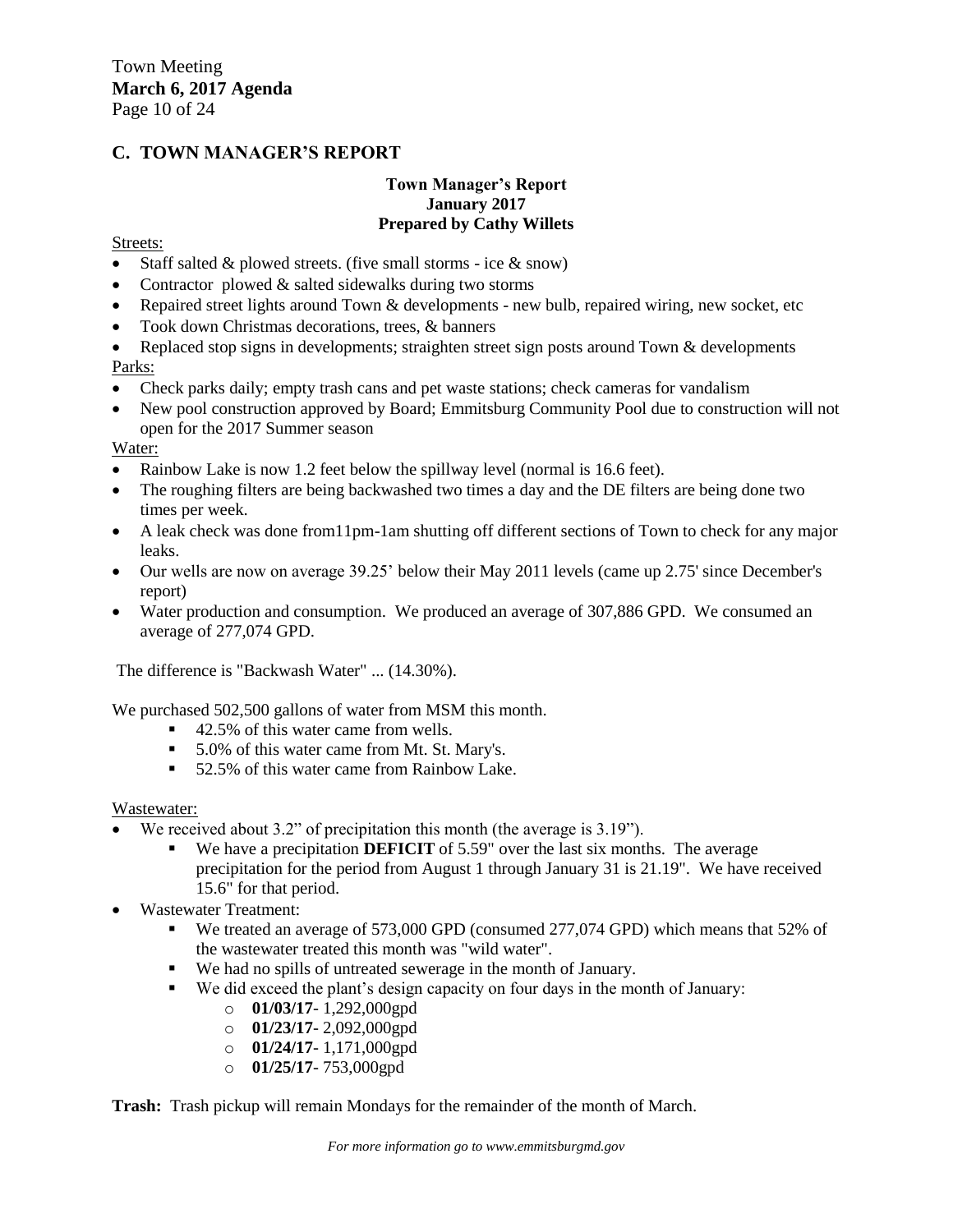Town Meeting **March 6, 2017 Agenda**  Page 11 of 24

## **Meetings Attended:**

- $\bullet$  01/05 Met with Mayor
- 01/05 Met with Office Manager and Town Clerk to go over procedures
- 01/05 Met with Staff and contractor about the pool renovation/repair
- 01/06 Met with Office Manager about new position and duties
- 01/06 Met with Town Planner to go over projects
- $\bullet$  01/09 Met with Mayor
- 01/10 Met with Staff to conduct quarterly water audit
- 01/11 Met with Department Head for monthly staff meeting
- $\bullet$  01/11 Met with Mayor
- 01/11 Met with Sgt. Benner, FCSO
- 01/13 Met with Mayor
- 01/17 Met with Mayor
- 01/18 Met with Mayor
- $\bullet$  01/19 Met with staff and Pastor John about renovations at CCC
- 01/21 Attended Hometown Emergency Preparedness Action Committee Mtg. in Annapolis (MML)
- 01/24 Met with Office Manager and Town Clerk
- $\bullet$  01/24 Met with staff and HR consultant to go over salary chart, performance evaluation, and steps
- 01/25 Met with Mayor and Town Planner to go over square project and dog park
- 01/25 Met with Dan Fissel to go over water update/algae control
- 01/26 Met with Mayor and representative from Boys/Girls Club
- $\bullet$  01/27 Met with Mayor
- 01/27 Met with Dan Fissel and Kerschner regarding LG Sonic algae control
- 01/30 Met with Mayor
- 01/31 Met with Town Clerk and representative from Emmitsburg Little League

#### **PARKING ENFORCEMENT REPORT January 2017**

- **Overtime Parking:** 87
- **Restricted Parking Zone:** 4
- **24 Hour Consecutive Parking:**
- **Parked in Crosswalk:**
- **Parked on Sidewalk:**
- **Parked Blocking Road:**
- **Parked by Fire Hydrant:**
- **Parked on Highway:**
- **Failure to Park between Lines:**
- **Other Violation:**
- **Left Side Parking:** 1
- **Street Sweeping:**
- **Meter Money:** \$ 1,028.35
- **Parking Permits:**
- **Meter Bag Rental:**
- **Parking Ticket Money:** \$ 435.00
- **Funerals:** 1

**Total:** 1,463.35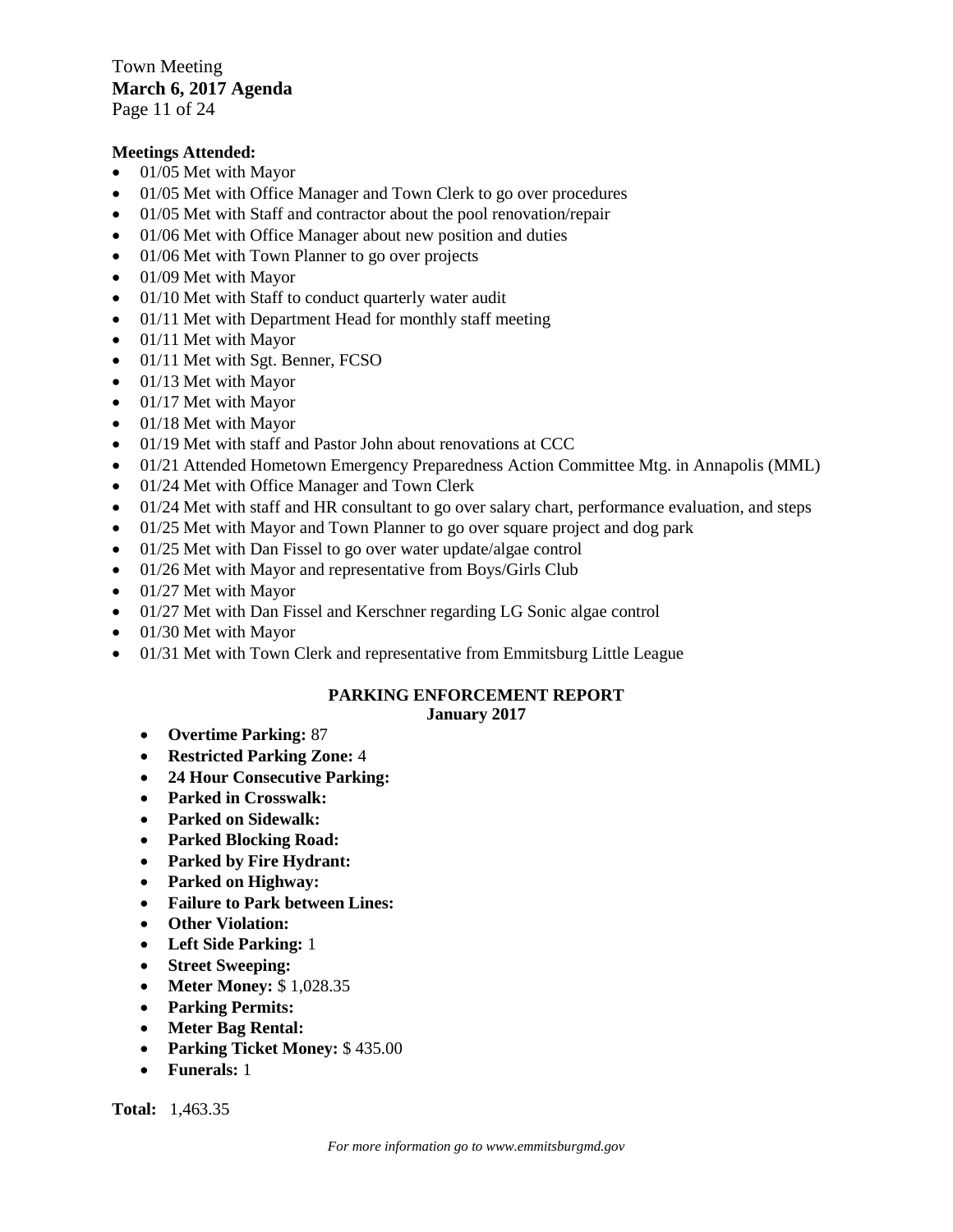## **D. TOWN PLANNER'S REPORT**

## **Town Planner's Report January 2017 Prepared by Sue Cipperly**

1. Attended Town Meeting on January 3, 2017

Attended Planning Commission Meeting January 30, 2017 Attended project/issues meetings with Mayor Briggs and Cathy Willets, Town Manager and other staff. Attended Department Head Meeting on Jan. 11, 2017.

- 2. **Enforcement**: (with Amy Naill)
	- Follow up on remaining grease trap cleaning reports due Jan 10, 2017.
	- Sent letters to property owners where there are abandoned property issues.

## 3. **State Highway Administration:**

Flat Run Bridge

 Continued coordination with State Highway representatives, including notification of any upcoming shoulder closure/flaggers via Ch.99 and website.

Square revitalization project

- Coordinated with SHA and town departments re square elements, financial aspects.
- Provided updates to SHA address list for needed right-of-entry contacts.
- $\triangleright$  Provided retraction letter re requiring sidewalk construction by property owner, since SHA is undertaking the project.

## 4. **Community Legacy grants:**

- Processed local project reimbursement requests with DHCD.
- $\triangleright$  Kept track of progress for existing projects.
- $\triangleright$  Provided information to potential grantees.
- 5. **Dog Park**: Researched costs of equipment items and prepared draft list of items/costs.
- 6. **Permits**: Processed permits and/or provided information regarding requirements.
- 7. **Planning Commission:** Meeting Jan. 30. Reorganization. February 27 agenda items are Seton Center site plan and PC Annual Report.
- 8. **Jan. 3, 2017**: Met with representative of potential project for undeveloped site east of US15. Letter of Intent was provided to the town. Project would potentially require a zoning change, would require water/sewer facilities, internal roads, site plan, state and county road permits, county storm water, etc. Followed up with property owner, who will submit more information.
- 9. Provided Town Board with summary of potential projects related to historical tourism activities. Spoke with Maryland Office of Tourism Development Assistant Director, who offered to help Emmitsburg.
- 10. Communicated with consultants and Daughters of Charity regarding Seton Center site plan application.
- 11. Drafted RFP for MDOT Bikeways grant and sent to MDOT for review. (During February, received comments, made revisions, and sent back to MDOT.)
- 12. Worked on Dog Park design and researched costs of construction and equipment.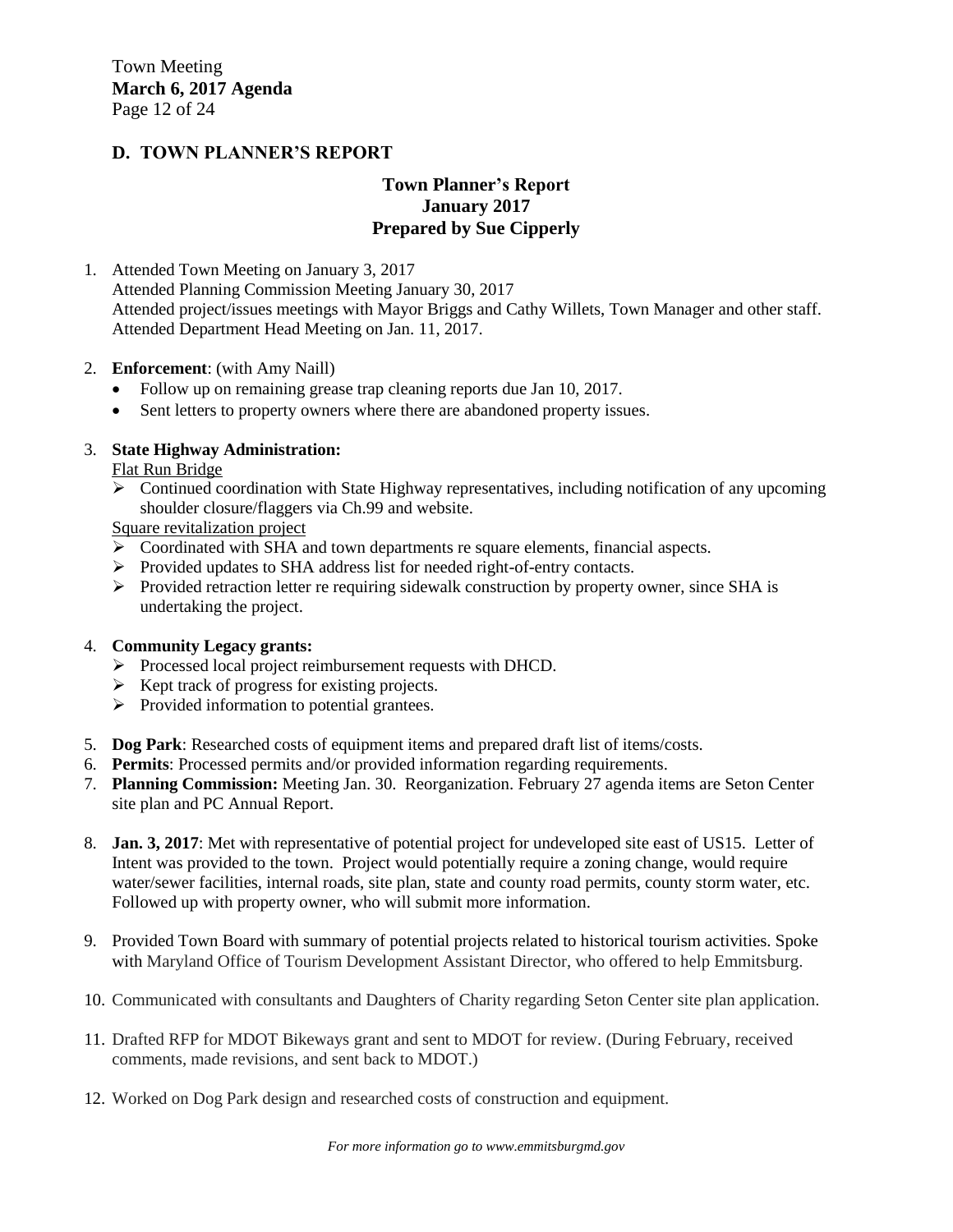Town Meeting **March 6, 2017 Agenda**  Page 13 of 24

## **E. COMMISSIONER COMMENTS**

**F. MAYOR COMMENTS**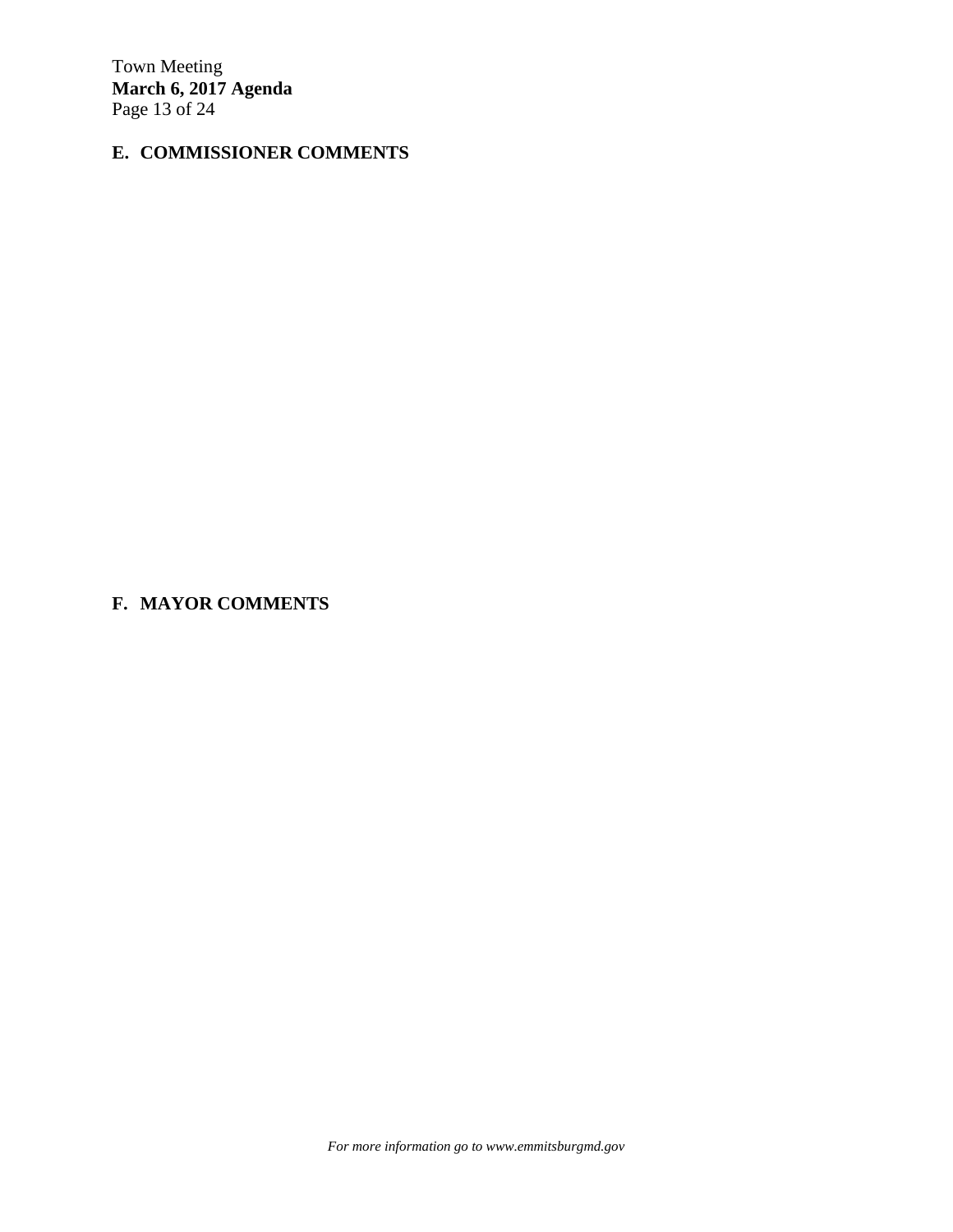Town Meeting **March 6, 2017 Agenda**  Page 14 of 24

## **G. PUBLIC COMMENTS**

## **H. ADMINISTRATIVE BUSINESS**

- **I. Update on the Emmitsburg Dog Park:** Presentation by town staff
- **II. Town Pool Upgrades for Consideration**: Presentation by town staff
	- a. New in-pool lighting
	- b. Diving board with safety handrails and a new stand
	- c. Vortex slide with ladder or vortex slide with steps
- **I. Proclamation:** April as National Child Abuse Prevention Month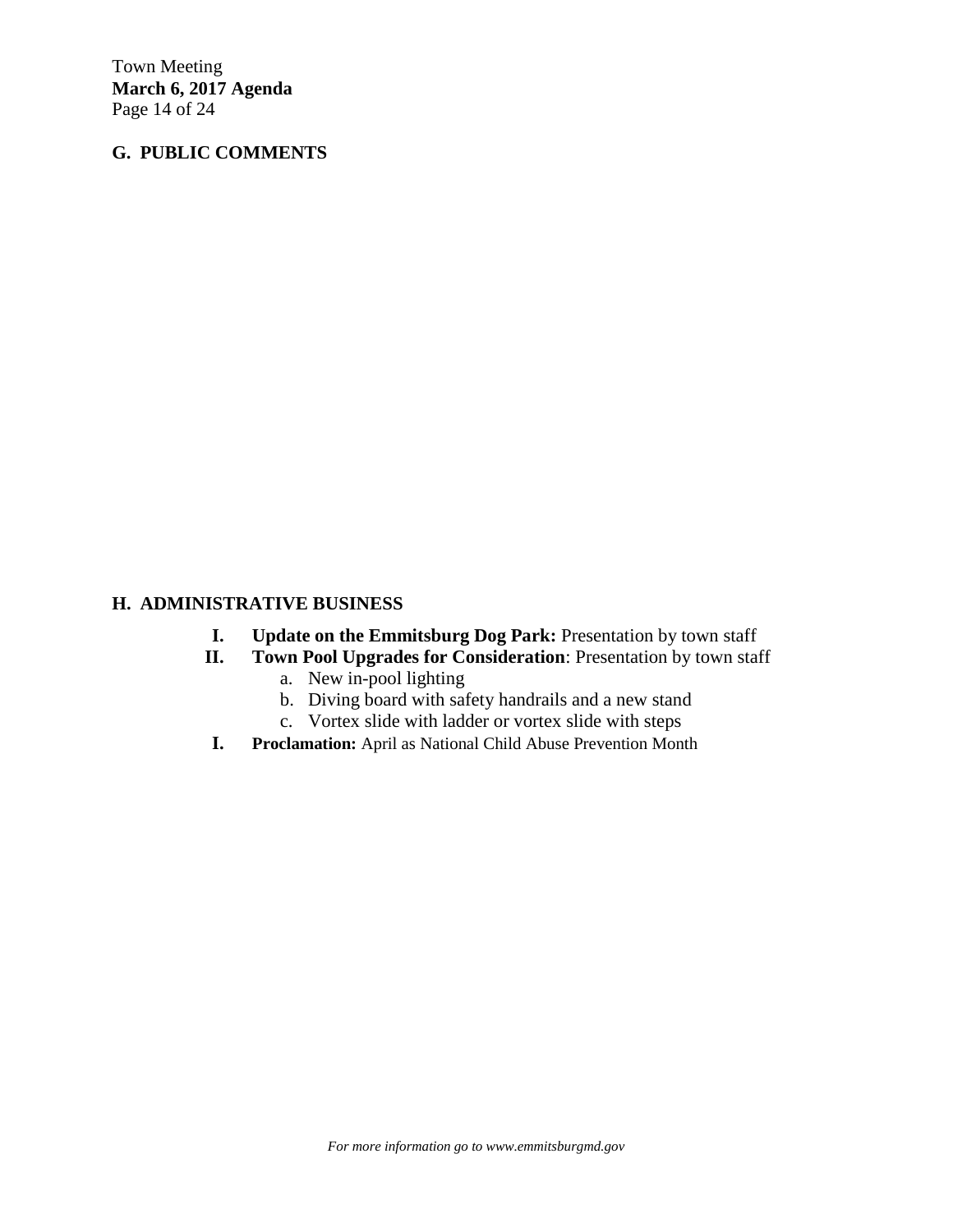# *Proclamation* **NATIONAL CHILD ABUSE PREVENTION MONTH APRIL, 2017**

WHEREAS, child abuse prevention is a community problem and finding solutions depends on involvement among people throughout the community; and

WHEREAS, the effects of child abuse are felt by a whole community and need to be addressed by the entire community; and

WHEREAS, effective child abuse prevention programs succeed because partnerships are created among social service agencies, schools, religious organizations, local governments, law enforcement agencies, and the business community; and

WHEREAS, youth-serving prevention programs offer positive alternatives for young people and encourage youth to develop strong ties to their community; and

WHEREAS, all citizens should become involved in supporting parents to raise their children in a safe, nurturing environment.

NOW, THEREFORE, BE IT PROCLAIMED, that the Mayor and Council of the Town of Emmitsburg, Maryland do hereby proclaim the month of April as National Child Abuse Prevention Month in the Town of Emmitsburg and call upon all citizens, community agencies, religious organizations, medical facilities and businesses to increase their participation in efforts to prevent child abuse, thereby strengthening the Emmitsburg community.

ADOPTED this \_\_\_\_\_\_ day of \_\_\_\_\_\_\_\_\_\_\_\_\_\_\_\_\_\_\_, 2017.

\_\_\_\_\_\_\_\_\_\_\_\_\_\_\_\_\_\_\_\_\_\_\_\_\_\_ \_\_\_\_\_\_\_\_\_\_\_\_\_\_\_\_\_\_\_\_\_\_\_\_\_\_\_\_\_\_ Donald N. Briggs, Mayor Timothy O'Donnell, President Board of Commissioners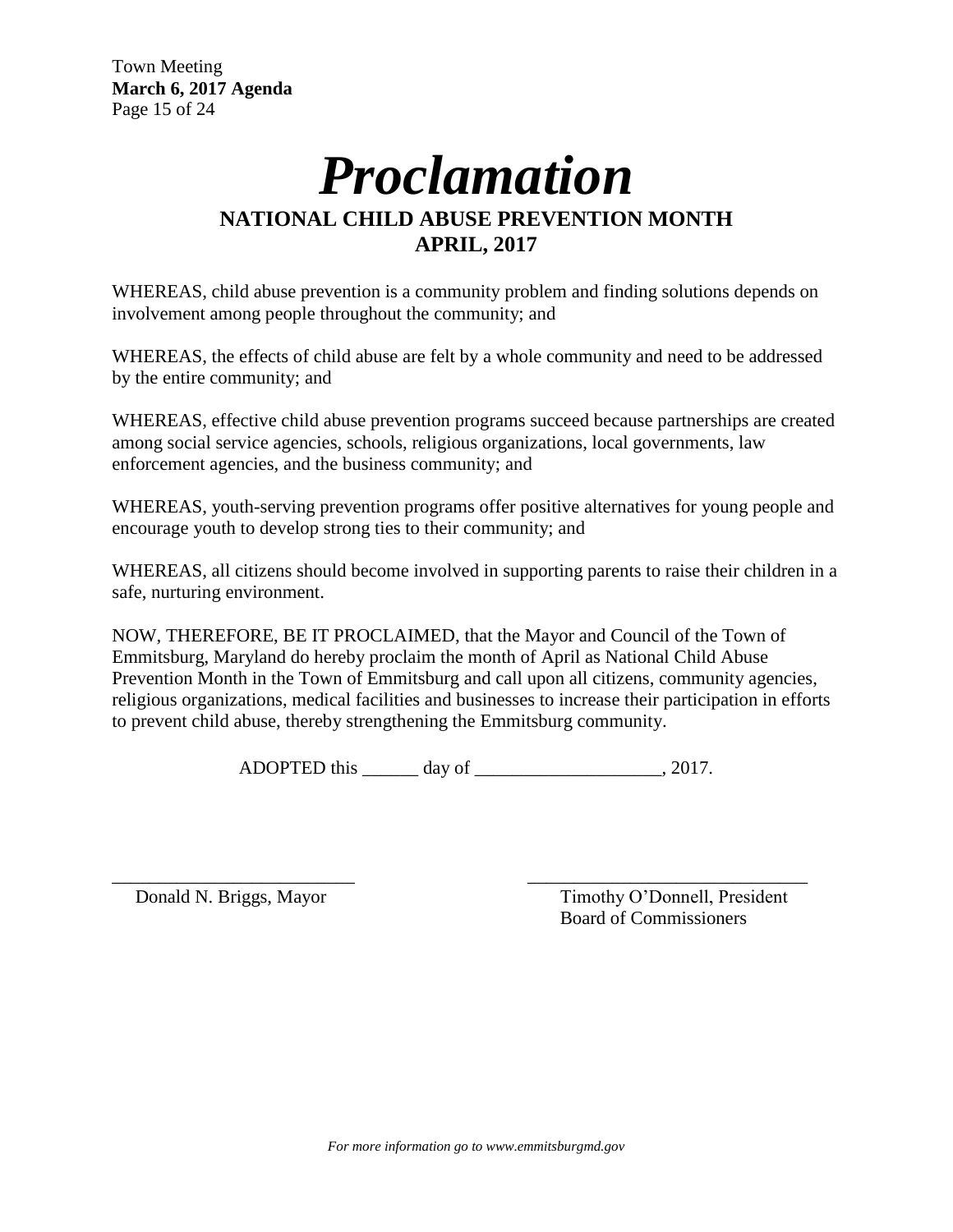Town Meeting **March 6, 2017 Agenda**  Page 16 of 24

## **I. CONSENT AGENDA**

## **I. Parks and Recreation Committee (2-year term)**

Appointment of Carolyn Miller to the Parks and Recreation Committee. Term: 03/15/2017 - 03/15/2019.

## **II. Parks and Recreation Committee (2-year term)**

Appointment of Martin Miller to the Parks and Recreation Committee. Term: 03/15/2017 - 03/15/2019.

## **J. TREASURER REPORT**

#### **TOWN OF EMMITSBURG CASH ACTIVITY as of February 28, 2017**

| \$4,814,258 | Cash Balance February 1, 2017 |
|-------------|-------------------------------|
| 213,676     | <b>Deposits</b>               |
| -216,816    | Withdrawals                   |

\$4,811,118 Operating Balance Forward

| <b>Check Amount</b> | <b>Vendor Name</b>                      | <b>Description</b>                            | <b>Check Date</b> | <b>Check Number</b> |
|---------------------|-----------------------------------------|-----------------------------------------------|-------------------|---------------------|
| \$29,500            | Make n Waves                            | Draw #2 - Pool                                | 02.08.17          | 36748               |
| 20,561              | MD Dept of Bud &<br>Mgmt                | Jan 17 Health Insurance                       | 02.08.17          | 36749               |
| 10,000              | Lam B Roofing &<br>Home Improvements    | <b>Baseball Dugout Roof</b>                   | 02.15.17          | 36767               |
| 5,875               | <b>Republic Services</b>                | Feb 17 Residential Services                   | 02.15.17          | 36768               |
| 5,776               | Capital Tristate                        | Poles - Fixtures                              | 02.08.17          | 36739               |
| 5,613               | The Columbia Bank                       | Lincoln Ave General Obligation<br><b>Bond</b> | 02.01.17          | 36721               |
| 5,292               | <b>Frederick County</b><br><b>DUSWM</b> | Jan 17 Tipping Fees                           | 02.08.17          | 36743               |
| 4,960               | <b>HD Supply</b><br>Waterworks          | <b>Meters</b>                                 | 02.08.17          | 36745               |
| 4,194               | <b>UGI Energy Services</b>              | Jan 17 Solar Field #2                         | 02.22.17          | 36808               |
| 2,300               | Catoctin Labs                           | Chemicals                                     | 02.15.17          | 36772               |

Ck dates 02.01.17 to 02.28.17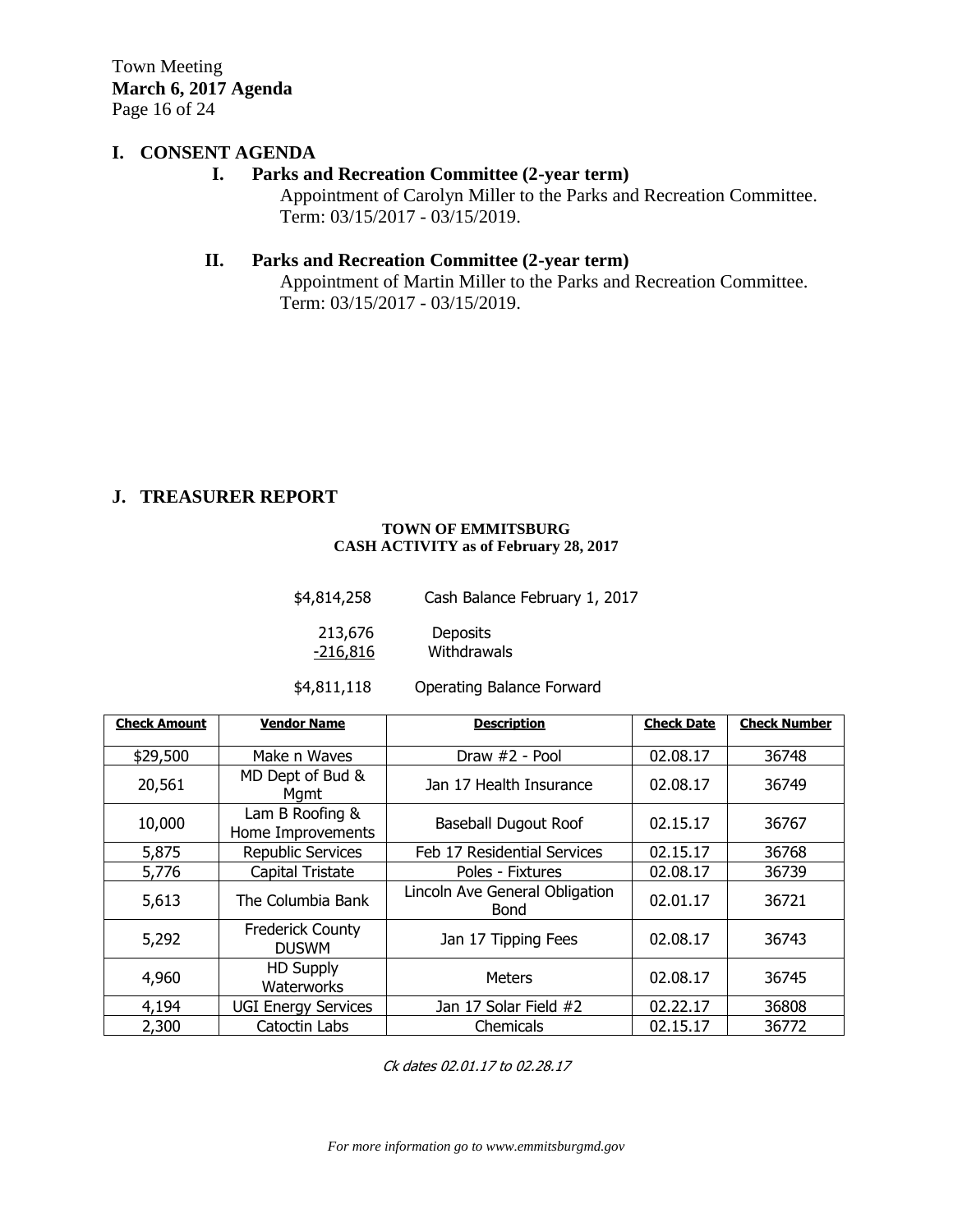Town Meeting **March 6, 2017 Agenda**  Page 17 of 24

**K. PLANNING COMMISSION REPORT:** Presentation at the meeting.

## **L. AGENDA ITEMS:**

**I. Update from SHA About the Proposed Urban Reconstruction Project**: Presentation at meeting by the State Highway Association (SHA).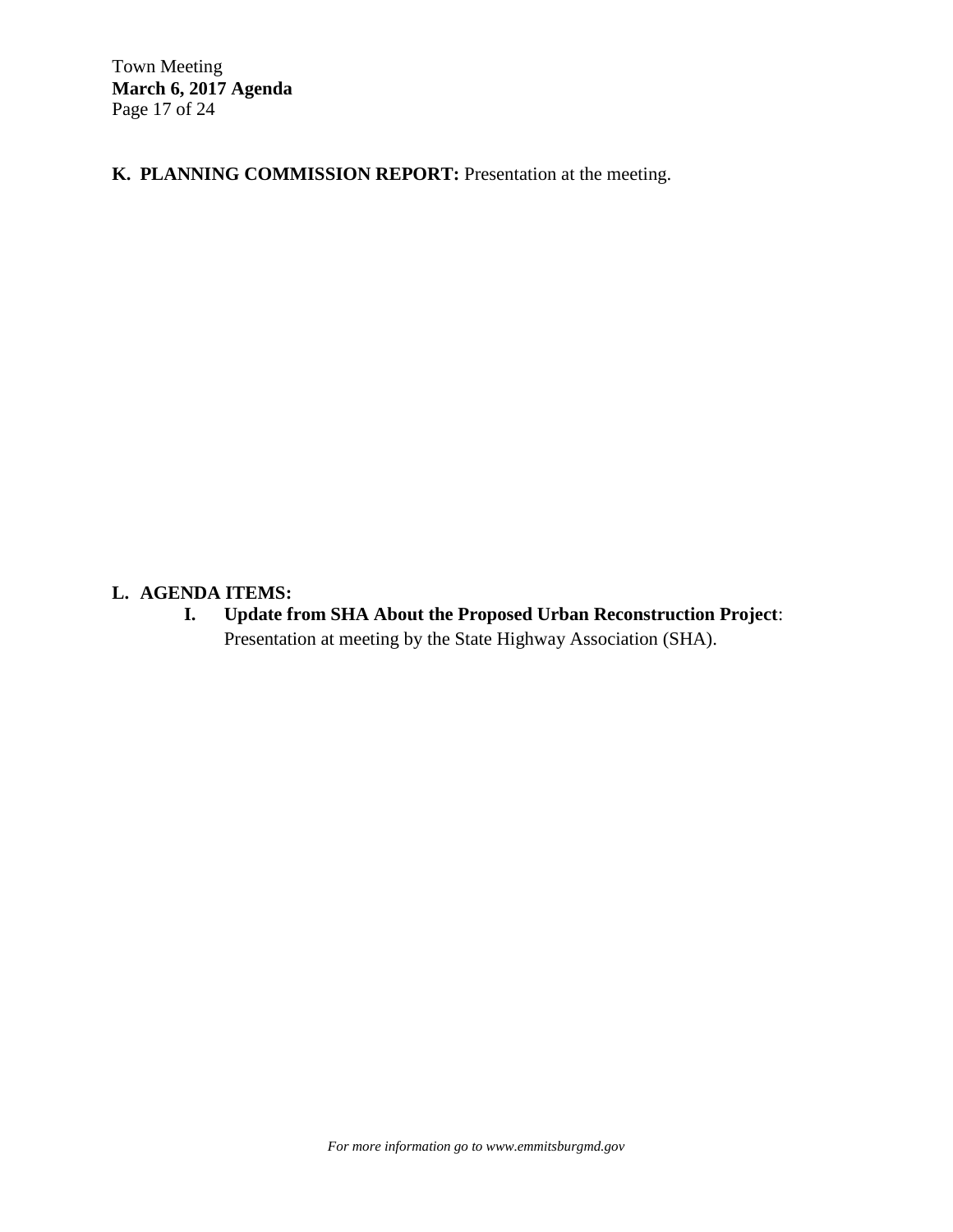## **AGENDA ITEMS CONTINUED:**

## **II. Human Resource Presentation On Staff Salaries and Performance**

**Evaluations:** Presentation by Amanda Haddaway

## **Performance Evaluation Form**

**Employee name: \_\_\_\_\_\_\_\_\_\_\_\_\_\_\_\_\_\_\_\_\_\_\_\_\_\_\_\_\_\_\_\_\_\_\_\_\_\_\_\_\_\_\_\_\_\_\_\_\_\_\_\_\_**

**Date: \_\_\_\_\_\_\_\_\_\_\_\_\_\_\_\_\_\_\_\_\_\_\_\_\_\_\_\_**

**Person conducting review: \_\_\_\_\_\_\_\_\_\_\_\_\_\_\_\_\_\_\_\_\_\_\_\_\_\_\_\_\_\_\_\_\_\_\_\_\_\_\_\_\_\_\_\_\_\_\_\_\_\_\_\_\_**

## **Score the performance in each job factor below on a scale of 1-5, as follows:**

**5 = Outstanding**, consistently exceeds expectations and is recognized by peers and/or customers as a leader and positive example for others.

**4 = Above Expectations**, consistently meets and occasionally exceeds expectations.

**3 = Meets Expectations**, consistently meets expectations.

**2 = Below Expectations**, occasionally fails to meet expectations.

**1 = Needs Improvement**, consistently fails to meet expectations and a job performance improvement plan is required.

| Job factor                       | <b>Employee</b>     | <b>Supervisor</b> | <b>Comments</b> |
|----------------------------------|---------------------|-------------------|-----------------|
|                                  | self-<br>evaluation | evaluation        |                 |
| Job-specific knowledge           |                     |                   |                 |
| Competent in required job        |                     |                   |                 |
| skills; is knowledgeable of the  |                     |                   |                 |
| duties, methods and              |                     |                   |                 |
| procedures required by the job;  |                     |                   |                 |
| displays understanding of how    |                     |                   |                 |
| job relates to others; able to   |                     |                   |                 |
| perform a wide variety of job-   |                     |                   |                 |
| related tasks.                   |                     |                   |                 |
| <b>Quality of work</b>           |                     |                   |                 |
| Completes assignments in a       |                     |                   |                 |
| thorough and accurate manner;    |                     |                   |                 |
| produces quality work and        |                     |                   |                 |
| achieves results under           |                     |                   |                 |
| established quality standards.   |                     |                   |                 |
| <b>Work ethic and initiative</b> |                     |                   |                 |
| Demonstrates commitment and      |                     |                   |                 |
| dedication to accomplishing      |                     |                   |                 |
| assigned duties; persistent and  |                     |                   |                 |
| resilient in the pursuit of the  |                     |                   |                 |
| assigned performance             |                     |                   |                 |
| objectives and goals.            |                     |                   |                 |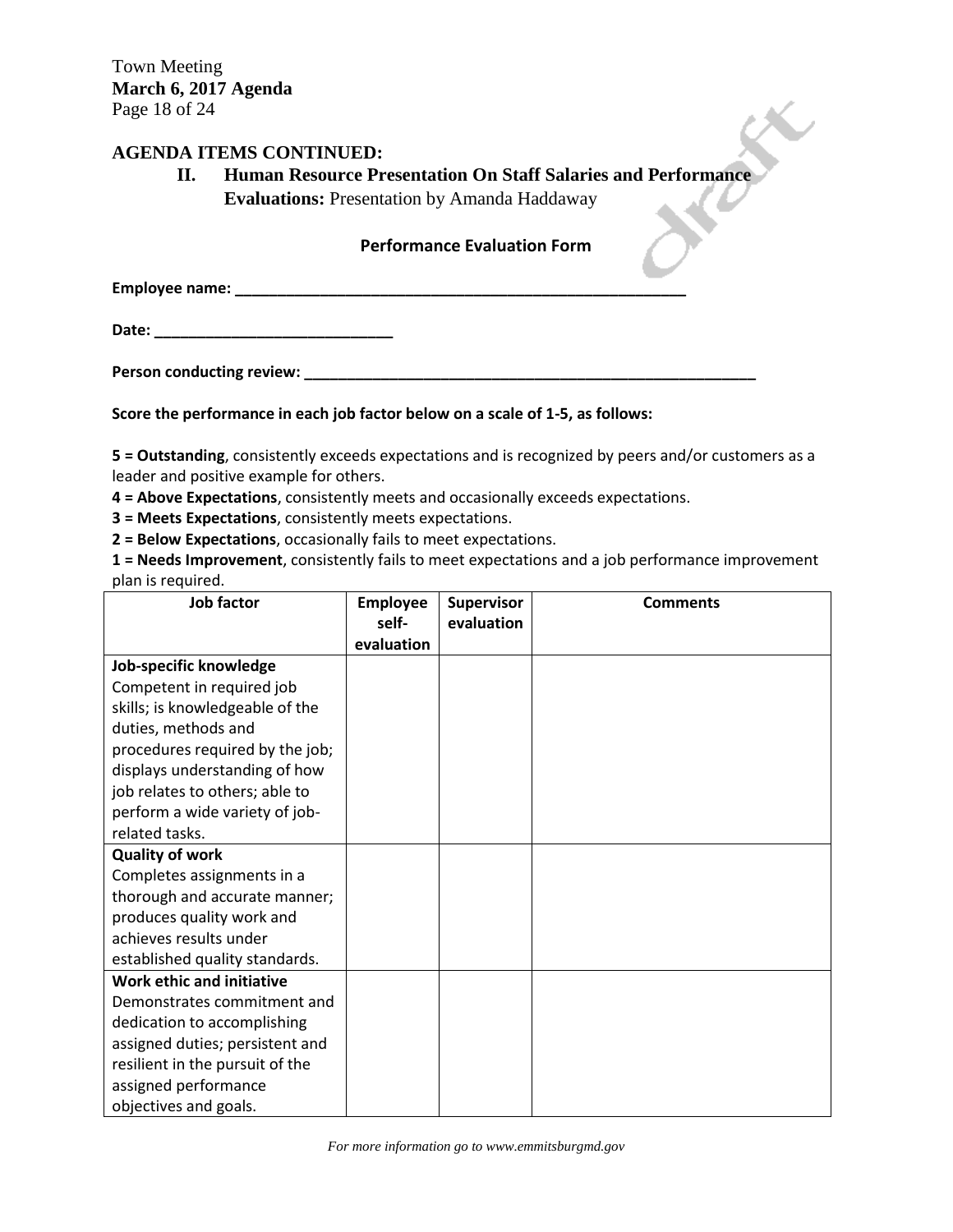## Town Meeting **March 6, 2017 Agenda**  Page 19 of 24

| March 6, 2017 Agenda                                              |  |  |
|-------------------------------------------------------------------|--|--|
| Page 19 of 24                                                     |  |  |
|                                                                   |  |  |
| <b>Punctuality and attendance</b><br>Has solid attendance record; |  |  |
| arrives to work on time and is                                    |  |  |
|                                                                   |  |  |
| ready to work.                                                    |  |  |
| Interpersonal/communication<br>skills                             |  |  |
| Handles internal and external                                     |  |  |
|                                                                   |  |  |
| communications effectively;                                       |  |  |
| expresses ideas clearly in both<br>verbal and written             |  |  |
| communications.                                                   |  |  |
| <b>Teamwork</b>                                                   |  |  |
|                                                                   |  |  |
| Demonstrates ability to get<br>along with others,                 |  |  |
| communicates and acts as a                                        |  |  |
|                                                                   |  |  |
| team player.<br><b>Customer service</b>                           |  |  |
| Effectiveness in servicing both                                   |  |  |
| internal and external                                             |  |  |
| customers; responsive to                                          |  |  |
| customer needs.                                                   |  |  |
|                                                                   |  |  |
| <b>Time management</b><br>Consistently sets and meets             |  |  |
| timelines; works in coordination                                  |  |  |
| with other staff to ensure                                        |  |  |
| timelines are met; manages                                        |  |  |
| workload and delivers work as                                     |  |  |
| promised.                                                         |  |  |
| Other (please specify):                                           |  |  |
|                                                                   |  |  |
|                                                                   |  |  |
|                                                                   |  |  |
|                                                                   |  |  |
|                                                                   |  |  |

## **Indicate any additional comments that support your ratings:**

\_\_\_\_\_\_\_\_\_\_\_\_\_\_\_\_\_\_\_\_\_\_\_\_\_\_\_\_\_\_\_\_\_\_\_\_\_\_\_\_\_\_\_\_\_\_\_\_\_\_\_\_\_\_\_\_\_\_\_\_\_\_\_\_\_\_\_\_\_\_\_\_\_\_\_\_\_\_

\_\_\_\_\_\_\_\_\_\_\_\_\_\_\_\_\_\_\_\_\_\_\_\_\_\_\_\_\_\_\_\_\_\_\_\_\_\_\_\_\_\_\_\_\_\_\_\_\_\_\_\_\_\_\_\_\_\_\_\_\_\_\_\_\_\_\_\_\_\_\_\_\_\_\_\_\_\_

\_\_\_\_\_\_\_\_\_\_\_\_\_\_\_\_\_\_\_\_\_\_\_\_\_\_\_\_\_\_\_\_\_\_\_\_\_\_\_\_\_\_\_\_\_\_\_\_\_\_\_\_\_\_\_\_\_\_\_\_\_\_\_\_\_\_\_\_\_\_\_\_\_\_\_\_\_\_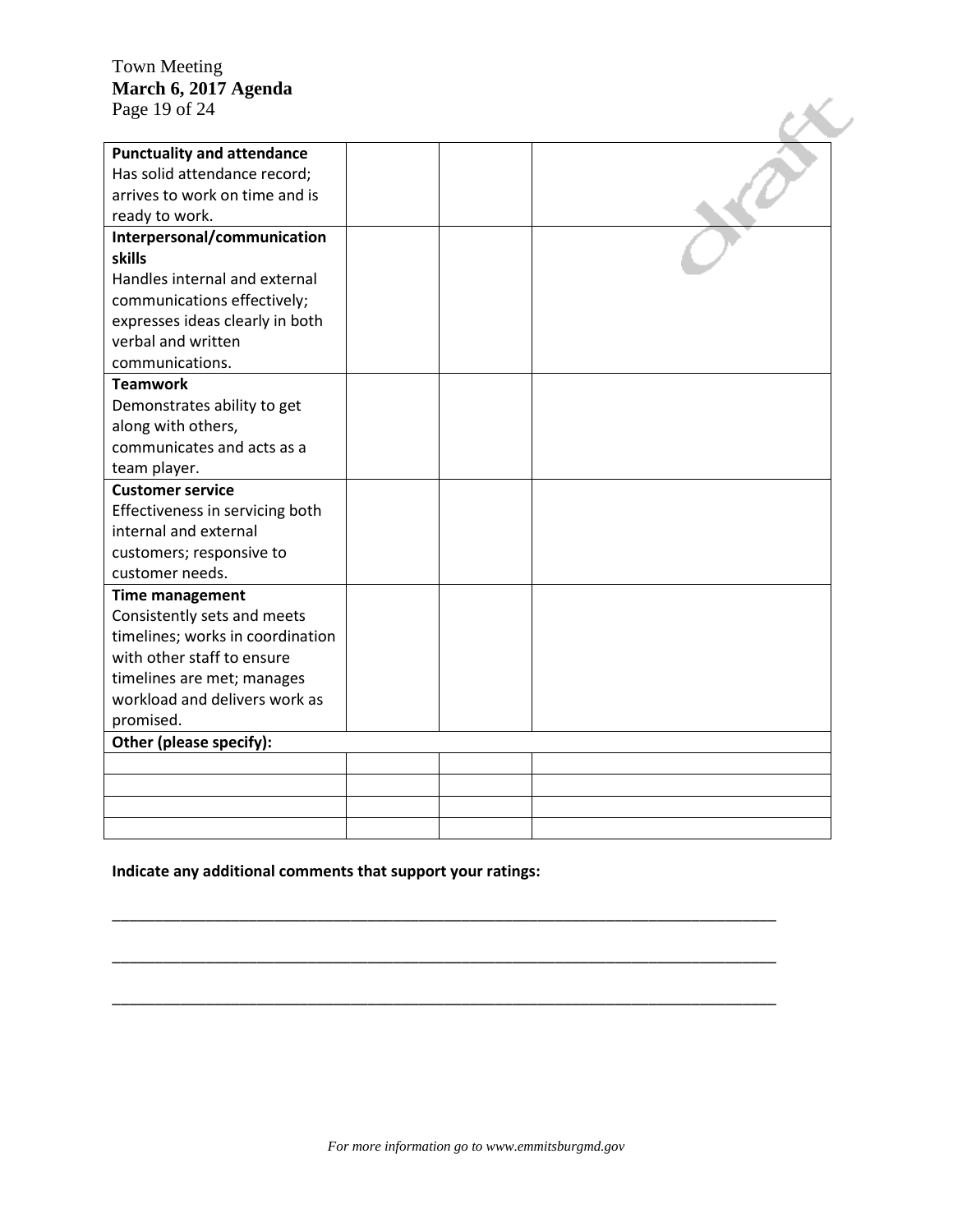Town Meeting **March 6, 2017 Agenda**  Page 20 of 24

## **Questions for Employee:**

What have been your major accomplishments, achievements and contributions to the organization in the past year?

Do you consider any of your contributions to be above and beyond the scope of your job description?

What were your goals for the past year (refer to previous review form)? Did you achieve these goals? If not, why?

Are there any areas where you need improvement? If yes, how can the organization help you with this?

What are your professional goals for the next year? What would you like to accomplish in the next year? How will you achieve these goals? Remember to make goals specific, measurable, achievable, resultsfocused and time-bound.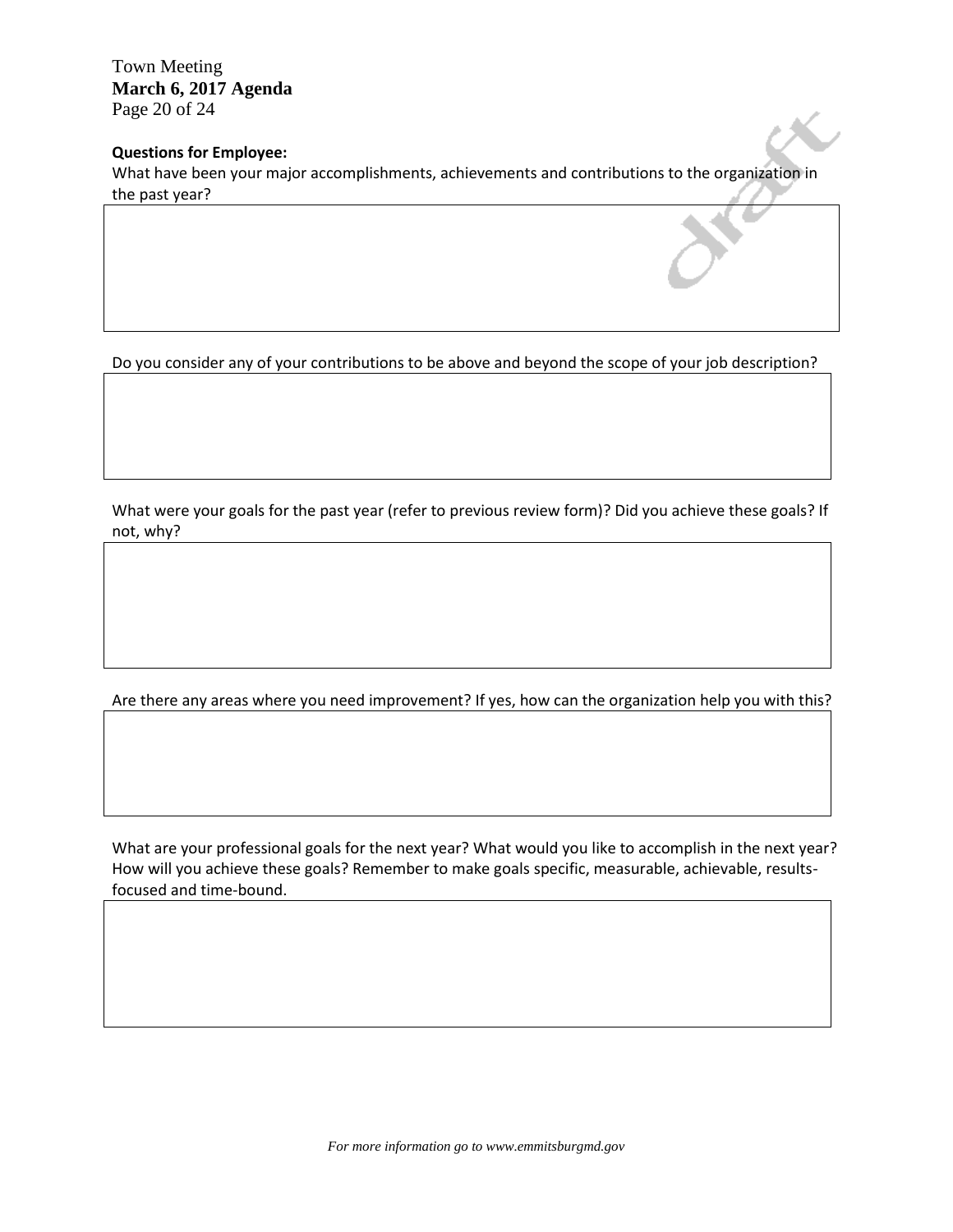Town Meeting **March 6, 2017 Agenda**  Page 21 of 24

| <b>Employee Name:</b>   |  |
|-------------------------|--|
| <b>Supervisor Name:</b> |  |

## **Questions for Supervisor:**

What are three things that this employee did well in the past year? Please include specific examples to back up your statements. Please use bullet points. A narrative description is not necessary.

- 1.  $\Box$
- 2. \_\_\_\_\_\_\_\_\_\_\_\_\_\_\_\_\_\_\_\_\_\_\_\_\_\_\_\_\_\_\_\_\_\_\_\_\_\_\_\_\_\_\_\_\_\_\_\_\_\_\_\_\_\_\_\_\_\_\_\_\_\_\_\_  $3.$   $\overline{\phantom{a}}$

What are three things that this employee could do to improve in the next year? Please include specific examples to back up your statements. Please use bullet points. A narrative description is not necessary.

1. \_\_\_\_\_\_\_\_\_\_\_\_\_\_\_\_\_\_\_\_\_\_\_\_\_\_\_\_\_\_\_\_\_\_\_\_\_\_\_\_\_\_\_\_\_\_\_\_\_\_\_\_\_\_\_\_\_\_\_\_\_\_\_\_ 2. \_\_\_\_\_\_\_\_\_\_\_\_\_\_\_\_\_\_\_\_\_\_\_\_\_\_\_\_\_\_\_\_\_\_\_\_\_\_\_\_\_\_\_\_\_\_\_\_\_\_\_\_\_\_\_\_\_\_\_\_\_\_\_\_ 3. \_\_\_\_\_\_\_\_\_\_\_\_\_\_\_\_\_\_\_\_\_\_\_\_\_\_\_\_\_\_\_\_\_\_\_\_\_\_\_\_\_\_\_\_\_\_\_\_\_\_\_\_\_\_\_\_\_\_\_\_\_\_\_\_

What would you like your employee to accomplish in the next year? How will you help this employee achieve these goals? Remember to make goals specific, measurable, achievable, results-focused and time-bound.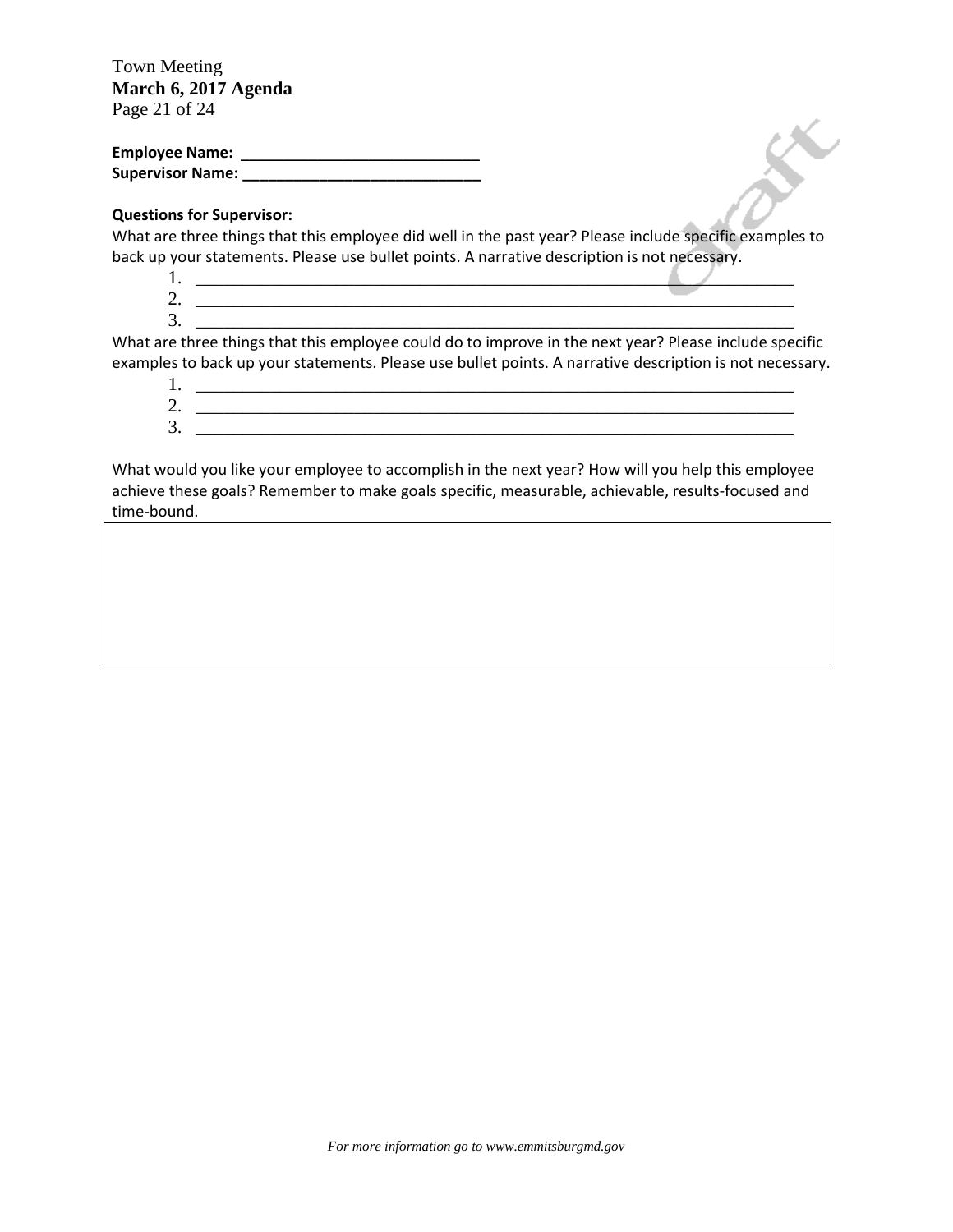Town Meeting **March 6, 2017 Agenda**  Page 22 of 24

**Employee Name:** \_\_\_\_\_\_\_\_\_\_\_\_\_\_\_\_\_\_\_\_\_\_\_\_\_\_\_\_ **Supervisor Name: \_\_\_\_\_\_\_\_\_\_\_\_\_\_\_\_\_\_\_\_\_\_\_\_\_\_\_\_**

**Agreed upon goals for the next year (Employee and supervisor to complete this section together.):**



## **Employee Acknowledgment**

Your signature below indicates that the above performance appraisal and contents were reviewed and discussed with you by your supervisor:

| Employee:            | Date: |
|----------------------|-------|
| Supervisor:          | Date: |
| <b>Town Manager:</b> | Date: |

cc: Personnel File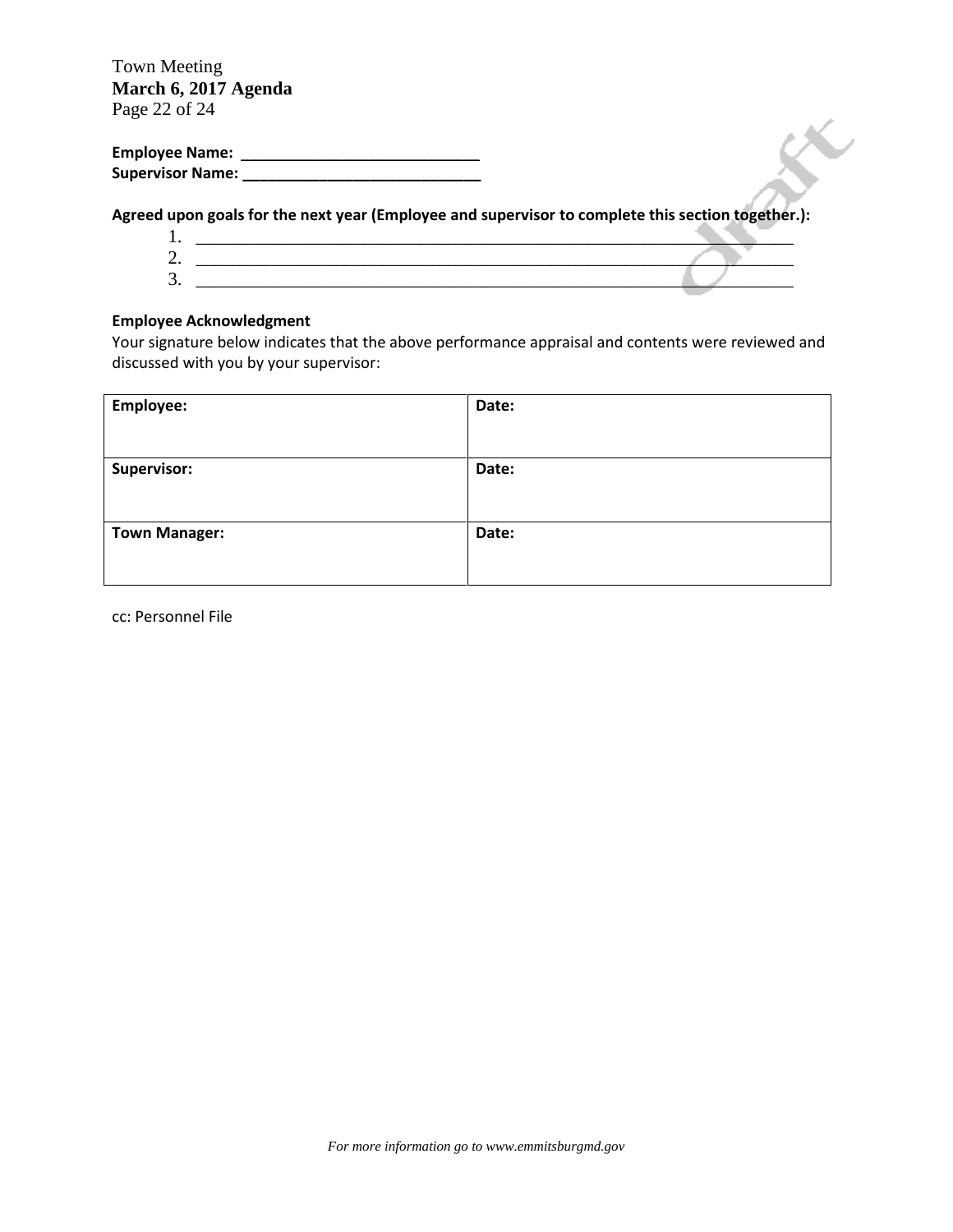Town Meeting **March 6, 2017 Agenda**  Page 23 of 24

## **AGENDA ITEMS CONTINUED:**

#### **III. Revisit Park Pavilion Policy**

POLICY SERIES: 2016 Policy No. P16-04

Page 1 of 1

#### TOWN OF EMMITSBURG Park Pavilion Reservation Deposit

As of this date and pursuant to Title 12 "Streets, Sidewalks and Public Places" of the Emmitsburg Municipal Code, ball field and pavilion fees shall be as follows: Memorial and Community Park

Α. Ball fields - \$25.00 clean-up deposit per day per field (refunded if in good condition and cleaned up)

- **B.** Community and Memorial Park Pavilions
	- 1. Resident
- \$75.00 total rental fee
- \$25.00 returned to resident if pavilion and/or bathroom in good condition
- 2. Non-Resident
	- \$125.00 total rental fee
		- \$25.00 returned to non-resident if pavilion and/or  $\bullet$ bathroom in good condition

This Policy will replaced previously adopted policy P00-05.

BE IT FURTHER RESOLVED, ENACTED AND ORDAINED, that this policy shall take effect on <u>leth</u> day of December, 2016.

PASSED THIS 10<sup>44</sup> DAY OF December, 2016.

ATTEST:

amy Norell

EMMITSBURG BOARD OF COMMISSIONERS

Amy Nail, Recording Secretary

Timothy O'Donnell President

APPROVED \_\_\_\_\_\_VETOED

<u>)ecember</u>, 2016